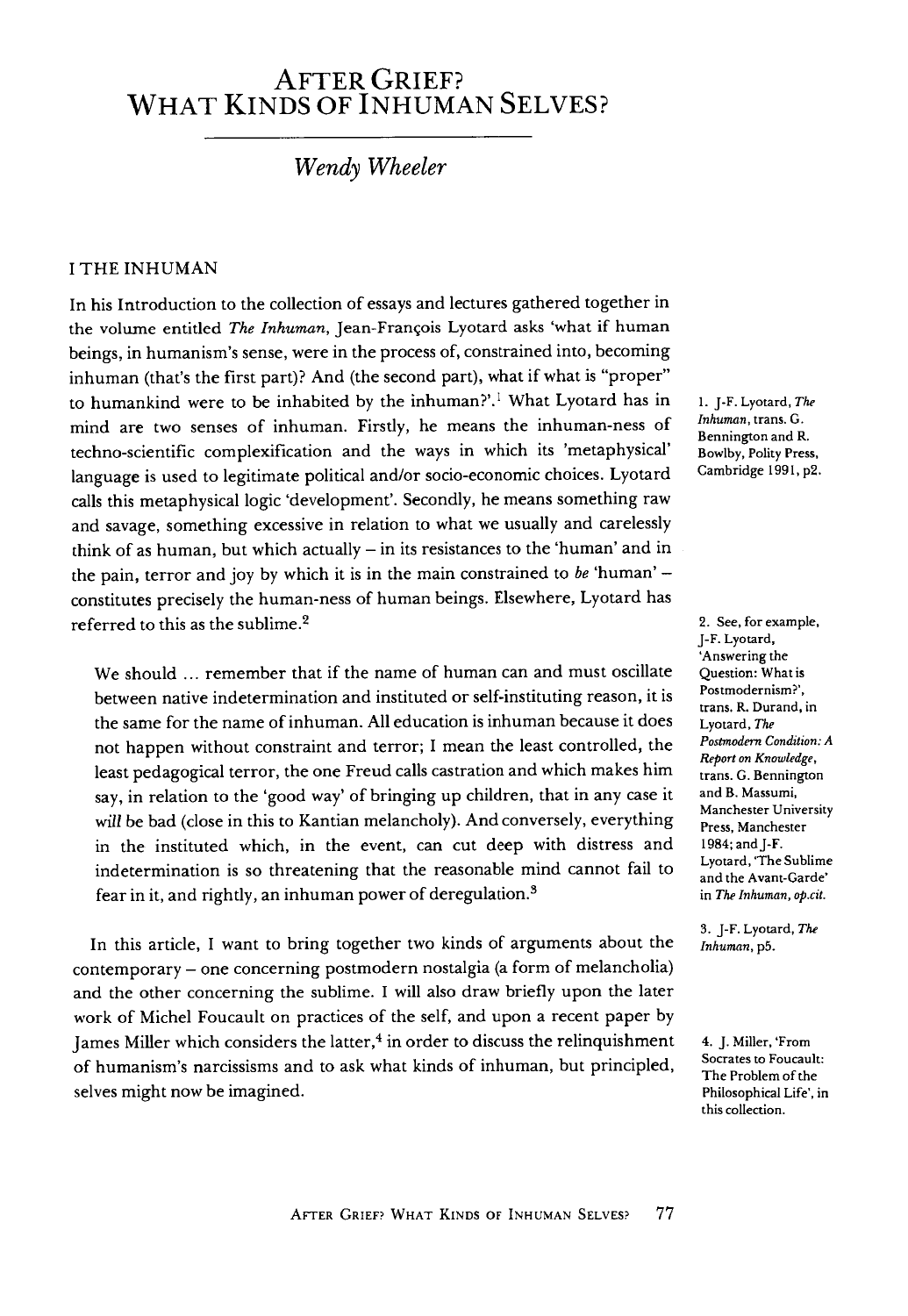# II GREEN DREAMS AND NARCISSI: THE SYMPTOMATOLOGY OF CONTEMPORARY ELEGY

The substance of my argument revolves around an understanding of the subject of Enlightenment Modernity as haunted by specific kinds of unresolved narcissisms. Drawing upon the work of Eric Santner, my contention will be that, if we are to think ourselves 'beyond' modernity, and yet still remain socially and politically continent beings, these narcissisms must be relinquished.<sup>5</sup> The question which arises from this proposition concerning the need to work through unresolved narcissisms (and hence, as a corollary, to develop appropriate techniques for a different but necessary sense of self) is how such 'invented selves', with a necessary narcissism but of a different sort (one characterized by the experience of disintegration but seeking integration on a basis other than that of Romanticism and a universalised idea of unity), can at the same time be imagined as selves possessing a necessary social and political integrity.6 A central problem in beginning to try to answer this question is that of identifying a language (and hence a practice) in which the resolution of narcissistic fantasies can be thought. I will be suggesting that the contemporary insistence of nostalgic forms can be understood as a symptomatology - of modernity coming to grief- which does direct us towards such a language.

Postmodernism is a rather overdone term. Lyotard notes, however, that it has been used, albeit 'badly rather than well',<sup>7</sup> to designate something of the inhuman transformations of which he writes. But this task  $-$  one which is essentially elegiac - of relinquishing the narcissisms of Romanticism, and of thinking about (in humanism's and Romanticism's sense) inhuman selves seems to me to constitute the task and obligation of what might as well be called the ethos appropriate to, for want of a better designation, the postmodern. The argument which follows is essentially directed towards attempting to think through, albeit in an initially limited way, a politics (in the broadest sense) of what is now usually referred to as the postmodern.

In his careful and illuminating work on elegy, Peter Sacks has written compellingly of the twentieth century's difficulty with the use of traditional elegiac forms.8 In particular, and with detailed reference to the poems of Yeats, Pound and Auden, Sacks notices modern disenchantment with the elegy's traditional need both to demonstrate reverence for the father and the law, and also to offer consoling figures of 'continuity and regenerative power'.<sup>9</sup> In the post-war poetry of Geoffrey Hill, Sacks finds consolation linked to the most bleak images of judgement. In 'Requiem for the Plantagenet Kings' (1955) and 'Two Formal Elegies' (subtitled 'For the Jews in Europe') (1955-6), Sacks notes Hill's 'refusal to console without first stressing decimation and the bleak harshness of judgement',<sup>10</sup> and notes also the invocation of the terrible God of the Old Testament, of ancient sacrifice, and of a martyrdom which is barely Christian. The presence of this fearsome God, Sacks suggests, stands as a figure for the '"fierce heart" brought to judgement'.11 This harsh and

5. E.L. Santner, **Stranded Objects: Mourning, Memory, and Film in Postwar Germany,** Cornell University Press, 1990.

6. Fredric Jameson's 1984 essay, 'Postmodernism or, the Cultural Logic of Late Capitalism', in **Postmodernism or the Cultural Logic ofLate Capitalism,** Verso, London 1991 charts the disintegrations of contemporary subjectivity. His closing demand for a new 'aesthetics of cognitive mapping' seems directed towards the task of imagining forms of integrity for social and political selves.

7. J-F. Lyotard, **The Inhuman,** p5.

8. Peter M. Sacks, **The English Elegy:Studies in the GenrefromSpenser to Yeats,**Johns Hopkins University Press, London 1987.

9. **Ibid.,pS0l.**

10. **Ibid.,pS09.**

11. **Ibid.,** p310.

78 New Formations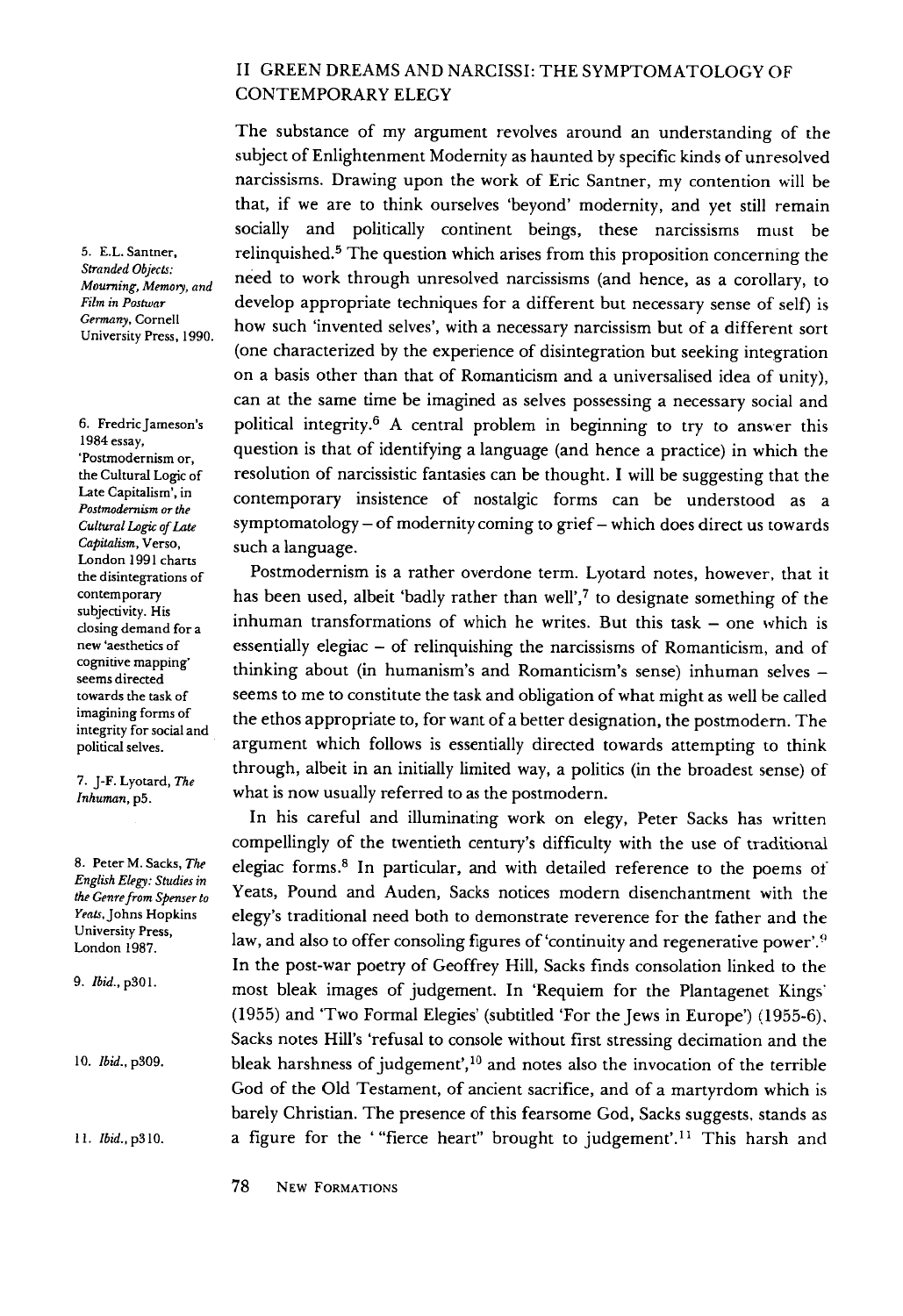demanding God stands in sharp distinction to the loving God of Christian doctrine. In the more recent 'Veni Coronaberis' (1978), harshness is tempered by the traditional elegiac images of spring and rebirth  $-$ 

The crocus armies from the dead rise up, the realm of love renews the battle it was born to lose though for a time the snows have fled

- but, in spite of this, love does not conquer all, not for ever after. Sacks says that this poem 'performs the mourner's submissive recognition of the inevitable defeat, almost from birth, of "love". As we have seen so often, an admission of that defeat is crucial to the establishment of any consolation'.12

I want to suggest that the emergence of the term postmodernism in British cultural debate over the past fifteen years or so can be linked  $-$  especially in its close deployment with the 'deconstructive' languages of contemporary theory to deep undercurrents of thought presently at work in almost all aspects of British cultural life. Further, I want to suggest that these undercurrents are engaged in what Eric Santner calls 'rhetoric of grief<sup>'13</sup> These nostalgic languages - of loss, fragmentation and dismemberment, or of pastiched and collaged reassemblings of English green dreams - confront what Santner, again, has called the 'no longer possibles' of a certain kind of (humanist, Romantic) subject and a certain kind of (narcissistic, melancholic) space for 'love'. They enact the failure of the Symbolic Law of a Father increasingly seen in his sublime aspect as the 'leering', dangerous and unstable, **'father-jouissance'** in whose fictions faith may no longer be placed. In what follows, I will discuss grief in its double aspect  $-$  as mourning and as melancholia  $-$  in order to argue that this melancholy, narcissistic subjectivity, and itsinfantile aim of laying hold of, rather than submitting to, the sublime, must be relinquished so that the mourningful invention of new symbolic worlds and selvescan be imagined.

One of the most persistent contours traced in the cultural and political life of the past decade and a half in Britain - the period of New Right government from 1979 to the present  $-$  has been what I would like to call, borrowing a little from Graham Swift, the 'green dream of England'. This nostalgic dream is well caught  $-$  albeit with a great degree of self-conscious irony  $-$  in Swift's 1992 novel **Ever After (EA).14** In a passage towards the end of the novel, the narrator and central protagonist, Bill Unwin, is meditating upon the identity of his unknown father - a train driver on Brunei's Great Western Railway where Bill, as a child, used to go train-spotting:

But as I grew up in those far off days, I saw myself as a child of the future. I was enamoured - little thinking that the object of my passion was doomed, too, soon to become an anachronism - of that roaring, hurtling, up-to-the-minute thing, the steam engine. And, hardly appreciating that my wish was the oldest wish in the book, I wanted to be, as every little boy was

12. *Ibid.*, p311.

13. E.L. Santner, **op.** *cit.*

14. G. Swift, **Ever After,** Pan Books, London 1992.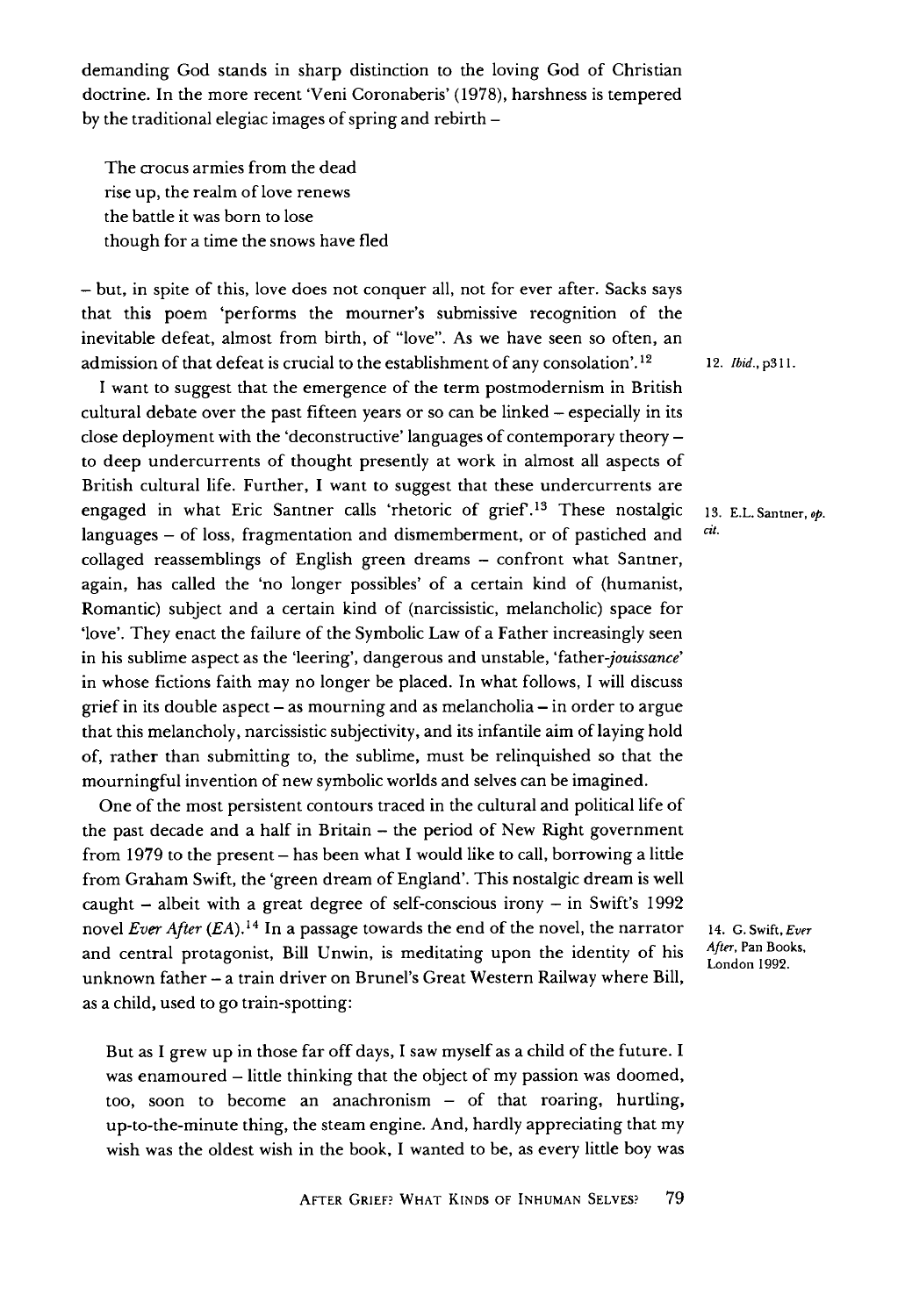supposed to want to be  $-$  ha!  $-$  an engine driver ... Between Aldermaston Wharf and Midgham, where the Reading-Newbury line clipped the side of the hill and entered a short cutting  $-$  a favourite spot for these enthralled vigils, so limply known as 'train-spotting' - I could look out on a vista which might have formed the model for one of those contrived scenes in a children's encyclopaedia, depicting the theme of'Old and New'. River, canal and railway line were all in view  $\dots$  I must have seen it once  $-$  many times  $$ that living palimpsest. And no doubt I should have been struck by some prescient, elegiac pang at the sight of those great expresses steaming only to their own oblivion, and taking with them a whole lost age. O West Country world! O creamy, bucket-and-spade summers! O thatched cottages and smugglers' coves! O nestling market towns! O green dreams! O Mendips! O Quantocks! O England! **{EA** pl99).

In the passage which follows, Unwin makes the Freudian subtext (the phallic symbols of every boy's train-driver fantasies, and the unconscious wish for recognition and identification<sup>15</sup>) quite explicit:

And the great thing, of course, as the mighty engines sped by, was to catch a blurred and exalting glimpse of those heroes of the rails. To leap up in a frenzy of adulatory, emulatory waving, hoping for the magic return wave. And one of those knights of steam, though I never knew it, one of those lords of the footplate  $\dots$  was  $-$  my father  $\dots$  he is mounted, appropriately enough for my sureptitious begetter, on a giant phallic symbol. I see him careering round the countryside, siring bastard after bastard. Sometimes I think he is grinning at me, leering at me  $-$  oh yes, he is waving all right  $-$  as he rushes unrecognizably by **(EA** p200).

The nostalgic contours of Southern England, and the 'elegiac pang' for the father not simply lost but neither known nor knowable, are reflected in **Ever After's** other story - the tale within the tale - which is of the mid-nineteenth-century loss of faith experienced by Bill's distant maternal relative, and surveyor for the Great Western Railway, Matthew Pearce. Here, a theme which is constant throughout Swift's work - that of the weak, troubled, or troubling father - is explicitly linked to the crisis which modernity articulates. This is not merely Nietzsche's 'death of the divine Father' but is, more broadly, the crisisof the 'paternal fiction' in general.

If the paternal fiction is that fiction - enunciated in Lacanian psychoanalytic theory as the castrating 'Nom/non du père' – whereby the sign (and the possibility of symbolic worlds and selves) is the consolation offered for the loss of the narcissistic oedipal relation, in what ways can we understand its collapse to be signified by a symptomatology of nostalgia? As Jean Starobinski's essay on the topic makes clear, the structure of nostalgia is melancholic.16 What I want to suggest is that the contemporary - the postmodern - can be understood in terms of the tasksof transforminga pathological melancholiainto a healthy mourning.

*15. S. Freud,'Three Essayson the Theory ofSexuality'(1905), OnSexuality, Penguin, Harmondsworth 1977, pl21.*

*16. J. Starobinski, 'The Idea of Nostalgia', Diogenes, 54,1966.*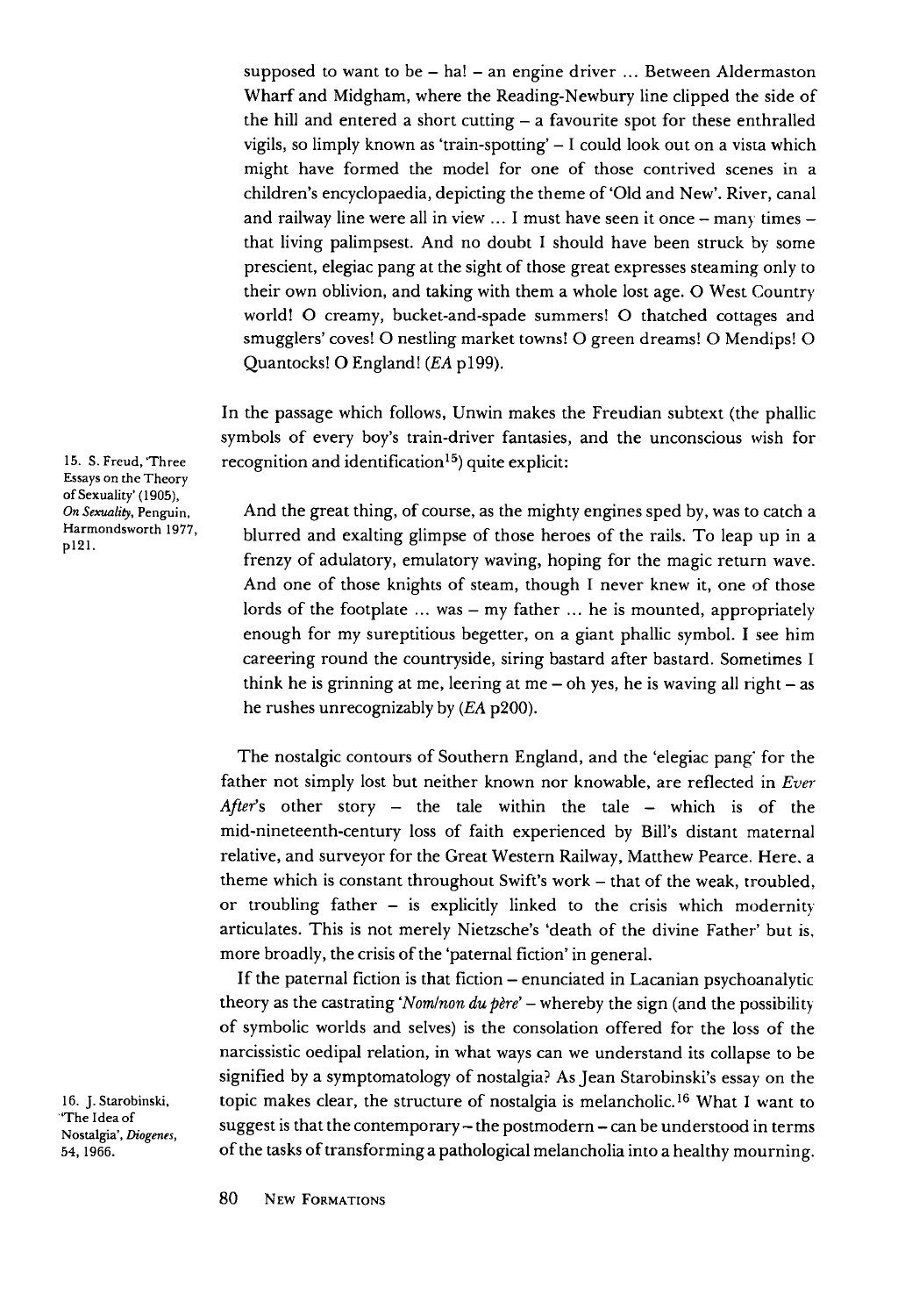In the psychoanalytic account, the ending of narcissism, and the loss which ihat establishes, is the ground upon which subjectivity becomes possible. Under the Name of the Father, and according to his symbolic law, loss is made good  $\circ$ r made good enough – by the substitutions of the sign. In this way, the whole panoply of order, hierarchy and difference is organized as a consolation for loss. As in the movement of elegy, the grieving infant is offered the compensations enacted in displacements and replacements. In elegy, this is the replacement of one poetic voice by another. In the elegiacs of psychoanalysis, the compensation is the supposed identity of the subject of the enunciation with the subject of the enounced  $-$  the identity of the subject of the voice as identity, difference and placing, in other words. Every shattering of narcissism, every experience of the loss of a loved object, must recapitulate these processes of symbolization and symbolic re-building. Loss imposes itself as an obligation (to life rather than death) and as a task. The name we give to the task is, of course, mourning.

The language which psychoanalysis provides for bereavement consists in Freud's division of the experience of grave loss into two modalities: mourning and melancholia.17 Mourning is a state of sickness which is so 'normal' that no-one ever comments upon it. The processes of mourning involve the recapitulation of all earlier experience of loss, and the reconstitution, or invention, of a self shattered by the loss of an object in which profound investments have been made. The experience of mourning consists in the lengthy process whereby 'each single one of the memories and expectations in which the libido is bound to the object is brought up and hypercathected, and detachment of the libido is accomplished in respect of it'.18 Freud calls this process 'reality-testing'. Melanie Klein's account of mourning processes makes even clearer the extent to which this process consists not only in the rebuilding of an outer reality, but in the dialectical rebuilding of an inner, psychical, reality also.19 Klein's account paints a more vivid picture of the fragmented (psychotically violent) psychical condition which the mourner must recapitulate and renegotiate in order to recover.

Melancholia, on the other hand, is a pathological condition. Any experience of grave loss recapitulates the 'original' ending of primary narcissism. The successful mourner is one who - upon the basis of an earlier successful negotiation of fundamental loss - is able to negotiate the later loss. The melancholic is one who has never properly negotiated the ending of narcissistic fantasies, and whose narcissisms are thus unresolved. The melancholic has never satisfactorily negotiated the fact that 'you and I have edges'.20 He remains caught in the compulsions of the narcissistic fantasy that the self-completing object can be had, and that the Real (the 'reality' of the 'whole and the one' in Lyotard) can be seized hold of. In other words, the melancholic remains caught in the compulsion to repeat the trauma of loss in order to master it (a thing he has never properly done). He remains under the thrall of the promise of **puissance.** Unable to acknowledge the fact of loss, he is compelled to repetition and to the return to and of the traumatic event in

17. S.Freud, 'Mourning and Melancholia'  $(1917[1915]), On$ **Metapsychology,** Penguin, Harmondsworth 1984.

18. **Ibid.,**p253.

19. M.Klein, 'Mourning and Its Relation to Manic-Depressive States' (1940), in J. Mitchell, (ed.), **The Selected Melanie Klein,** Penguin, Harmondsworth 1986.

20. Santner, **Stranded Objects,** pi9.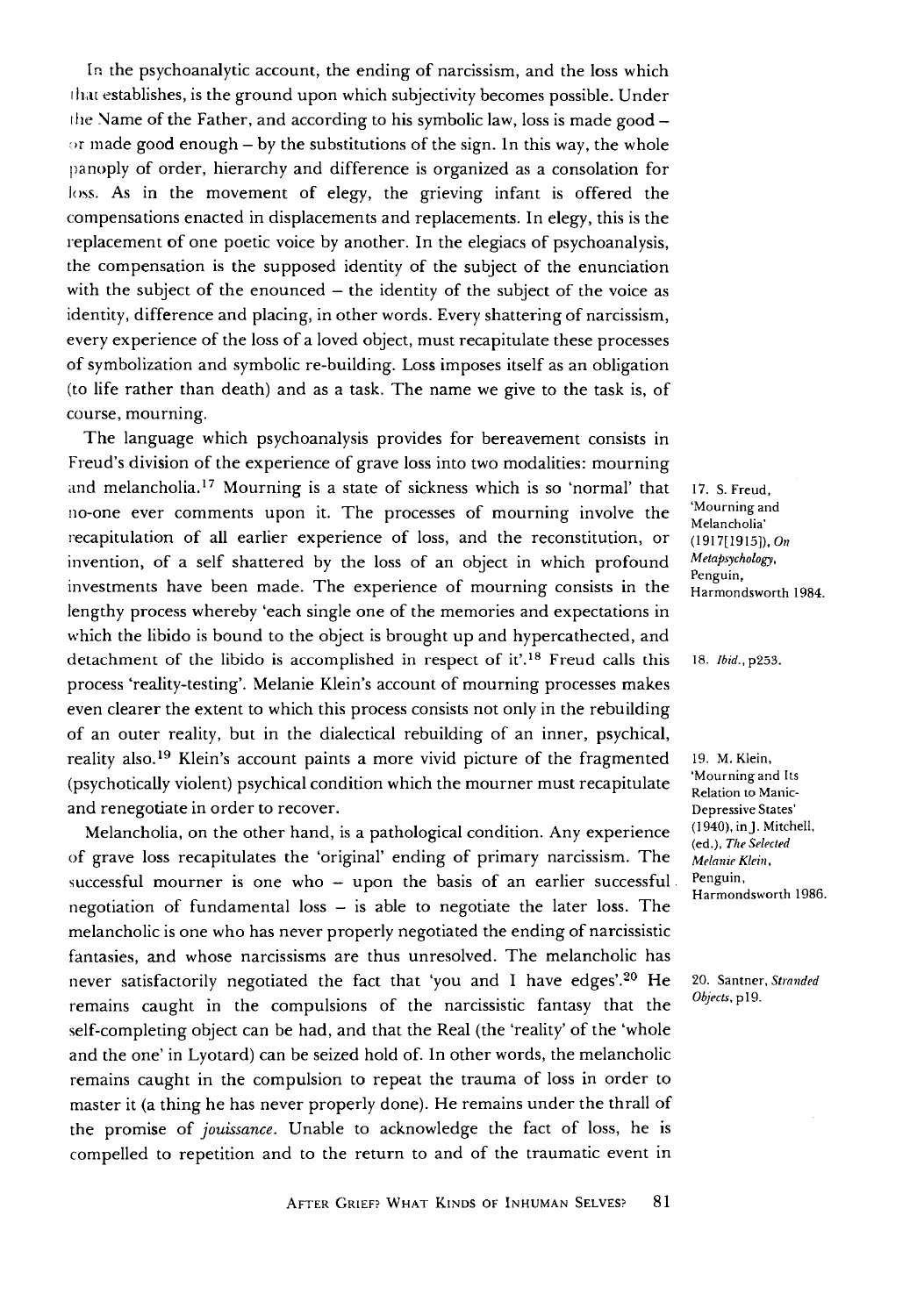21. S. Freud, 'Beyond the Pleasure Principle' **(1920), op.cit.**

22. Santner, **Stranded Objects,** p29.

23. E.L. Santner, 'History Beyond the Pleasure Principle: Some Thoughts on the Representation of Trauma', in S. Friedlander, (ed.), **Probing the Limits of Representation: Nazism and the 'Final Solution',** Harvard University Press, Cambridge, Massachusetts 1992, pl44.

24. S. Radstone, 'Remembering Medea: The Uses of Nostalgia', **Critical Quarterly,** Autumn 1993, p59.

25. **Ibid,,** 'Remembering Medea', p60.

dreams, fantasies, and other substitute forms. Whilst, in part, such repetitions are an attempt at mastery of trauma, their 'other' side may lie in the desire to repeat the condition of *jouissance* which is *not being*. As Freud's discussion in 'Beyond the Pleasure Principle' makes clear, the melancholia of unresolved traumas remains under the sway of the death drive.<sup>21</sup>

Since he has never fully negotiated the fact of difference, the melancholic experiences the loss of the other as the loss of himself. His condition is characterized by disavowal. He both knows he has lost something and also disavows the fact. Under the compulsions of repetition and the death drive, this often - at worst - leads sufferers of melancholia to suicide. At best, the unresolved narcissism of melancholia may lead to what Eric Santner calls the 'elegiac loop' of disavowal.22 Typically, this also leads to the development of what Santner calls 'fetish narratives'. These either claim that 'nothing was really lost', or else stage the site of loss elsewhere:

Narrative fetishism ... is the way an inability or refusal to mourn emplots traumatic events; it is a strategy of undoing, in fantasy, the need for mourning by simulating a condition of intactness, typically by situating the site and origin of loss elsewhere. Narrative fetishism releases one from the burden of having to reconstitute one's self-identity under 'posttraumatic' conditions; in narrative fetishism, the 'post' is indefinitely postponed.<sup>23</sup>

The above quotation is taken from Santner's essay on the German refusal to mourn the Holocaust, but he places this within a broader conception of the postmodern more generally. Certainly, the melancholic inability to negotiate, or to bear shared witness to, loss (and the development of narratives of disavowal and displacement), can be seen as having political consequences  $-$  as Santner's discussion of contemporary German historical and aesthetic debates, in the essay referred to above, indicates.

But, as a symptomatology of the contemporary, nostalgia is not necessarily simply melancholic through and through. As is the case with all symptoms, it contains the seeds of its own cure - albeit in distorted or troped form. The regret over loss (castration) which nostalgia speaks may also bespeak a 'future-oriented remembering' in **both** senses of the word 're-member'.24 As Susannah Radstone, in an article particularly concerned with feminist working-through of regret, points out, it is possible to find  $-$  in feminine elegiac forms  $- a$  'remembering [which] works through nostalgia's fantasies of plenitude (remembrance as defence against **dismemberment)** but is sustained by nostalgia's desire that things might be different'.25 Contemporary nostalgia thus marks a sort of half-way house between melancholia and mourning. It can appear as a dangerous form of disavowal, but it can also turn its face to the future.

On one hand, we can understand the melancholic's fantasies of sublime plenitude in terms of the unresolved narcissism which, refusing castration, seeks to maintain the condition of undifferentiation associated with unspeakable joy in the mother's body and desire. But the register of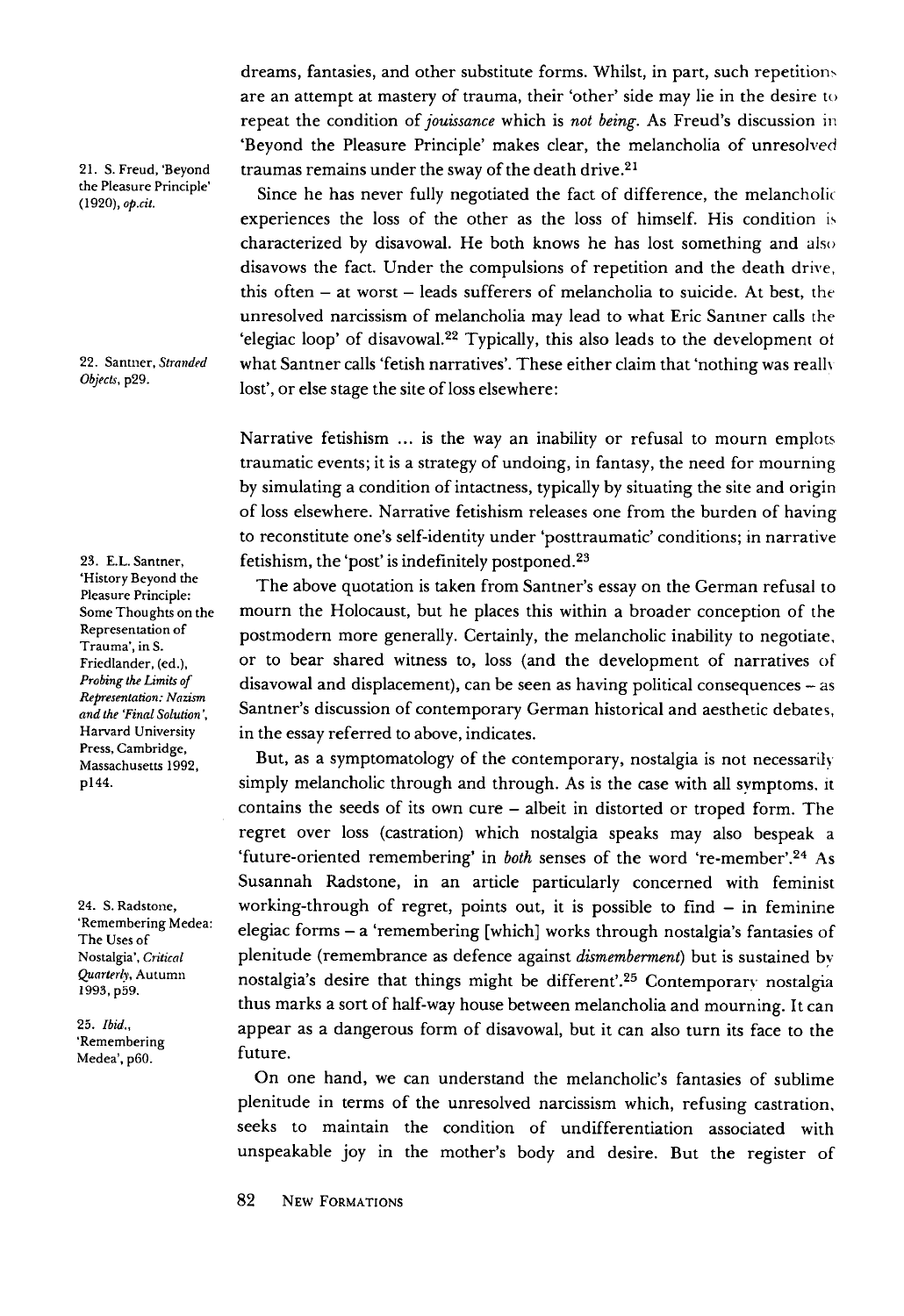plenitudinous jouissance should alert us also to the aesthetic mode in which such awesome plenitude is expressed. Although Terry Eagleton's reading of Burke places the sublime to the Father's account,<sup>26</sup> this 'Father' must be understood to be the dangerous 'père-jouissance': 'behind the father who is the bearer of the law, and as such reduced to the "Name of the Father" (i.e. the dead father), there is the horrible castrating figure that Lacan has called the **'father-puissance',** the father who wouldn't die and who comes to haunt the Law (and actually endows it with its effectiveness)'.27 It is this 'leering' **father-puissance** which haunts **Ever After** and which Bill Unwin, in learning to mourn, must also learn to lay to some form of rest.

From the 'Now' in Swift's first novel, **The Sweet Shop Owner** (1980), to the 'Here and Now' in **Waterland** (1983), and beyond to the various haunting paternal fictions of **Ever After,** Swift's work is marked by the emergence of sublime and uncanny figurations within the supposedly safe and loving spaces of the domestic and familiar. His 'dream of England', drawing on a long and by no means always conservative Romantic tradition of such dreaming, is one in which the urge is to make an **unheimlich** 'home' bearable. But whilst the leering father may finally endow the law with its effectiveness, his uncanniness makes him a deathly 'disturber of love'.<sup>28</sup> The effectivity of a Symbolic Law based upon a certain kind of space for narcissistic love, but one from which the good (i.e. dead) Father is absent or withdrawn, is thus called into question. The withdrawal of the loving Father, and the appearance of figurations of uncanny **pere-jouissance** which haunt modern subjectivity from within, can, however, be historically placed. They co-incide with European Enlightenment and with the formulation of <sup>a</sup> Romantic aesthetic.

Swift's novels are, from his first to his latest, engaged in a sustained struggle with the problems of Romanticisms of all kinds. This 'problem' can be cast in terms in which the Romantic aesthetic, and all the varied romanticisms which flow from it, can be seen as an historical response to a certain narcissistic structure of subjectivity. The Romantic emphasis on the momentary overcoming of difference - a fleeting intimation of unity within diversity, and the final promise of 'absolute knowledge' in the whole and the one  $-$  is an essentially narcissistic formulation. Swift's problematizing of Romanticism, and his turn to the more open-ended form of allegory, mirrors similar contemporary theoretical responses made elsewhere. I want, thus, to expand upon the idea of the sublime, and its relation to narcissism and to mourning, by looking at two theoretical uses of the category of the sublime. These are those offered by Jean-François Lyotard, and the Lacanian theorists Slavoj Žižek and Mladen Dolar.

#### Ill THE SUBLIME AND UNCANNY SUBJECT OF MODERNITY

It seems clear, from, for example, Lyotard's writings on the sublime, Slavoj 2izek's writings on the samein termsof the Lacanian ideaof the Real, and from Mladen Dolar's writing on the uncanny, that a common thread can be 26. T. Eagleton, **The Ideology** of the Aesthetic, Blackwell, Oxford 1990, p55.

27. M. Dolar,' "I Shall Be with You on Your Wedding-Night": Lacan and the Uncanny', **October,** Fall 1991, plO.

28. Dolar,'Wedding-Night', plO; Freud, The Uncanny'(1919), **Art and Literature,** Penguin, Harmondsworth 1985, p353.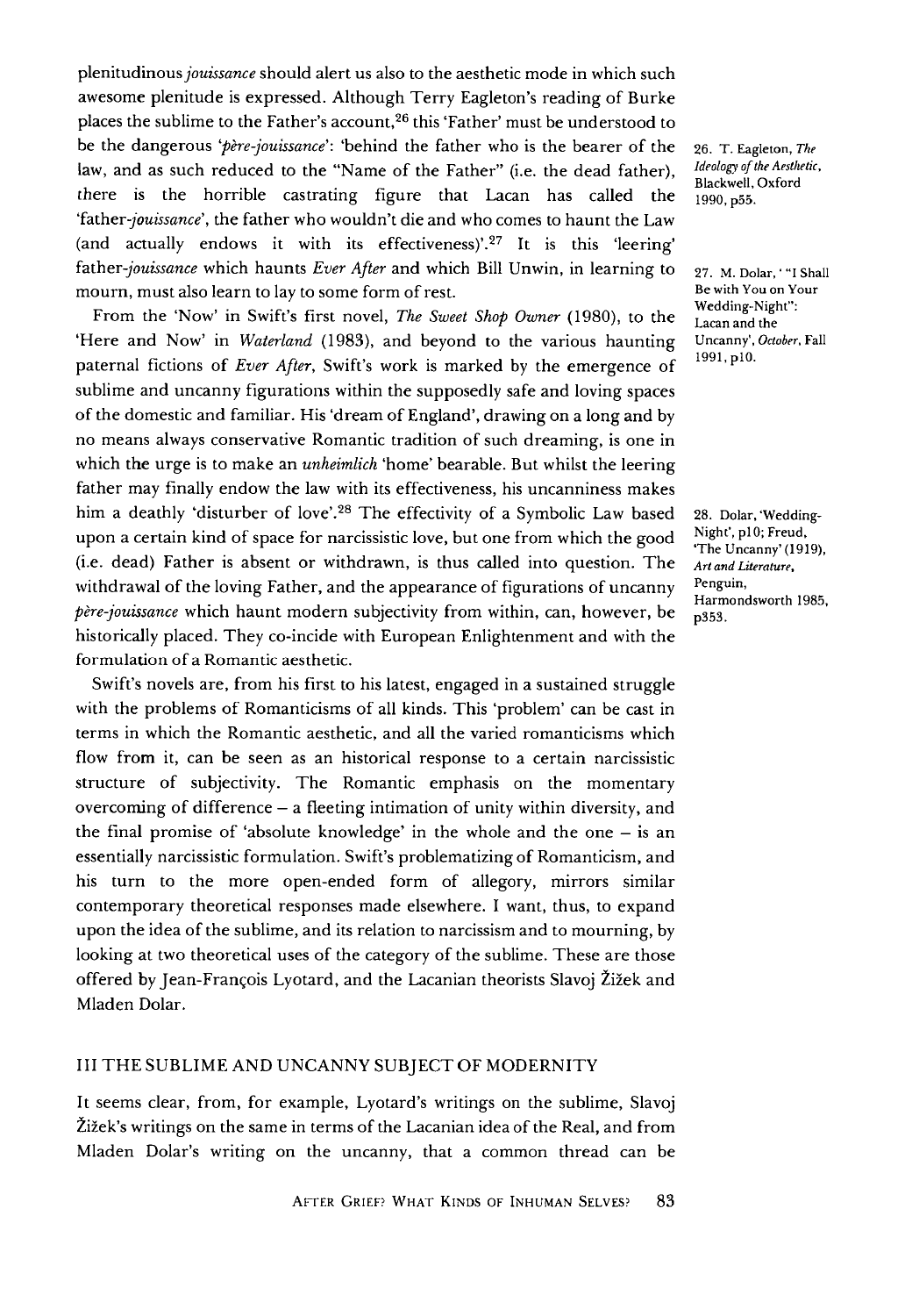29. See, for example, Lyotard on the sublime in 'Answering the Question' and also **TheInhuman, op.cit.',S. liiek, TheSublime Object** of Ideology, Verso, London 1989; Dolar, 'Wedding-Night'.

30. See also, R. Wolin, 'Modernism vs. Postmodernism', **Telos,** Winter 1984-5.

31. Dolar,'Wedding-Night', p7.

32. M. Foucault, 'What is Enlightenment?', P. Rabinow (ed), **The Foucault Reader,** Penguin, Harmondsworth 1984, p40.

33. C.Baudelaire, The Painter of Modern Life' in C. Baudelaire, **The Painter ofModern Lifeand Other Essays,** trans, and ed. J. Mayne, Phaidon, London 1964.

34. Dolar,'Wedding-Night', p7.

identified in some contemporary critical thought.<sup>29</sup> Briefly, this thread is one which conceives modern subjectivity as haunted by something which  $-$  with the advent of Enlightenment modernity - becomes unplaceable and, strictly speaking, unrepresentable with the demise of a world integrated within the schema of the sacred.<sup>30</sup> For Lyotard and Žižek, it is named by the category of the sublime. For Dolar, it appears in the modality of the uncanny:

It seems that Freud speaks about a 'universal' of human experience when he speaks of the uncanny, yet his own examples tacitly point to its location in a specific historical conjuncture, to the particular historical rupture brought about by the Enlightenment. There is **a specific dimension of the uncanny that emerges with modernity.51**

As Dolar's discussion makes clear, what becomes unplaceable is, in obvious and simple terms, the fact of a **meaningless** death and the unplaceability of the death drive which now emerges in uncanny ways. As Foucault, amongst others, notices, it is Baudelaire's consciousness of the fact that modern selves are all 'celebrating some funeral - mutes in love, political mutes, bourgeois mutes' which makes him such an acute observer of modernity.32 For Baudelaire, **the** painter of modern life (Constantin Guys) is one who is able to show the defiant mock heroism and self-ironizing melancholy of the dandy, and the dark funereal frock coat, as the **necessary** attitude and fashion of the time.33

Both 2izek and Dolar make use of the Lacanian tripartite schema of Symbolic, Imaginary and Real in order to argue that what becomes unplaceable (sublime in 2izek's discussion, uncanny in Dolar's) and unsymbolizable in modernity is the fantasy of the self-completing object:

What I am interested in is not the uncanny as such, but the uncanny that is closely linked with the advent of modernity and which constantly haunts it from the inside. To put it simply, in premodern societies the dimension of the uncanny was largely covered (and veiled) by the area of the sacred and untouchable. It was assigned to a religiously and sociallysanctioned place in the symbolic from which the structure of power, sovereignty, and a hierarchy of values emanated. With the triumph of the Enlightenment, this privileged and excluded place (the exclusion that founded society) was no more. That is to say that the uncanny became unplaceable: it became uncanny in the strict sense.<sup>34</sup>

In the psychoanalytic account, the self-completing object is the **objet petit a** retrospectively associated with the mother and with the state of primary narcissism in which no distinction between self and other is yet possible. This condition of completion and wholeness is ruptured by the mimetic specular image (in whatever form it is granted). With that recognition, there is already a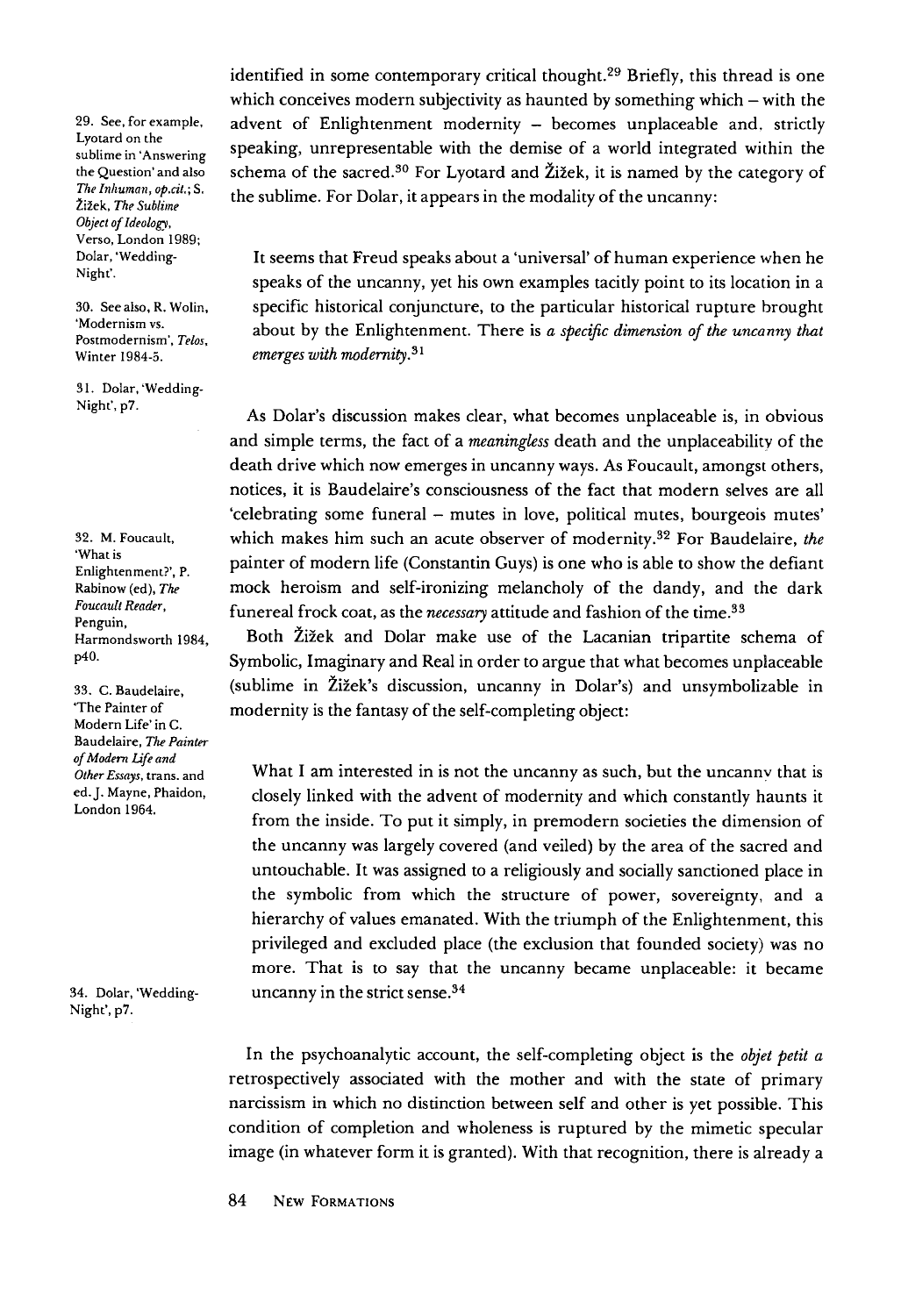split: 'I cannot recognize myself and at the same time be one with myself. With the recognition I have already lost what one could call 'self-being', the immediate coincidence with myself in my being and *jouissance* ... The Mirror double immediately introduces the dimension of castration'.35 The desire constituted within this split is the desire of the other, the desire of the **objet petit a.** But this little object is, in fact, always lost to the Real (the traumatic and unsymbolizable **fact** of loss). One **cannot have it.** It is this lack (which the Symbolic Order promises to make good – an endlessly deferred and awful gift) which founds the subject. To lay hold of the Real - to possess the object in all its appalling and sublime plenitude - would be to lack the lack which founds the subject, and to be **not**a subject:

the Lacanian account of anxiety differs sharply from other theories: it is not produced by a lack or a loss or an incertitude; it is not the anxiety of losing something (the firm support, one's bearings, etc). On the contrary, it is the anxiety of gaining something too much, of a too-close presence of the object. What one loses with anxiety is precisely the loss  $-$  the loss that made it possible to deal with a coherent reality. 'Anxiety is the lack of the support of the lack,' says Lacan: the lack lacks, and this brings about the uncanny. $36$ 

In the face of seemingly meaningless death, modern man searches for the secret which only the dead seem to possess; the 'little letter' which, as in A.S. Byatt's **Possession,** for example, lies buried in the grave but which 'tells' everything and thus 'closes' the Romance.<sup>37</sup> But the secret the dead possess is terrible jouissance. To attain one's heart's desire (the Romantic fantasy) would be to move beyond Eros and the pleasure principle. As we know, what lies beyond the pleasure principle is ghastly repetition and death. To say 'I hope you attain your heart's desire' can only be the most dreadful of curses.

In essence, what we are being asked to consider in discussions such as Dolar's is, firstly, the idea that symbolic formulations within sacred systems make 'lack' good in the form of a transcendant parent figure (or ideal Subject) which will, eventually - 'after' or 'with' death - fill in the void which human life on earth experiences, and, secondly, that modernity exposes the Real as the sublime 'lack of the lack'. The psychoanalytic account of the subject, as offered by Lacan, is of one fundamentally caught between narcissism and its impossibility. To be a subject is to be divided and lacking - and yet always to seek the little object of desire supposed to restore wholeness and 'intactness'; supposed, in other words, to complete the narcissistic circle. When this difficulty of subjectivity could be symbolized (in the forms of the sacred) as attainable (albeit by death), the promise of plentitudinous self-presence (narcissistic selfcompletion) seemed to hold good. What Lacanian psychoanalysis dolefully theorizes is the impossibility of such narcissistic makings good. The problem which psychoanalytic theories of the subject seem to propose is that of asking how on earth something good can be made from something really quite bad?

This elegiac question, of finding something good from something bad, is in

35. **Ibid.,p\2.**

36. **Ibid., plS.**

37. A.S.Byatt, **Possession: A Romance,** Chatto & Windus, London 1990.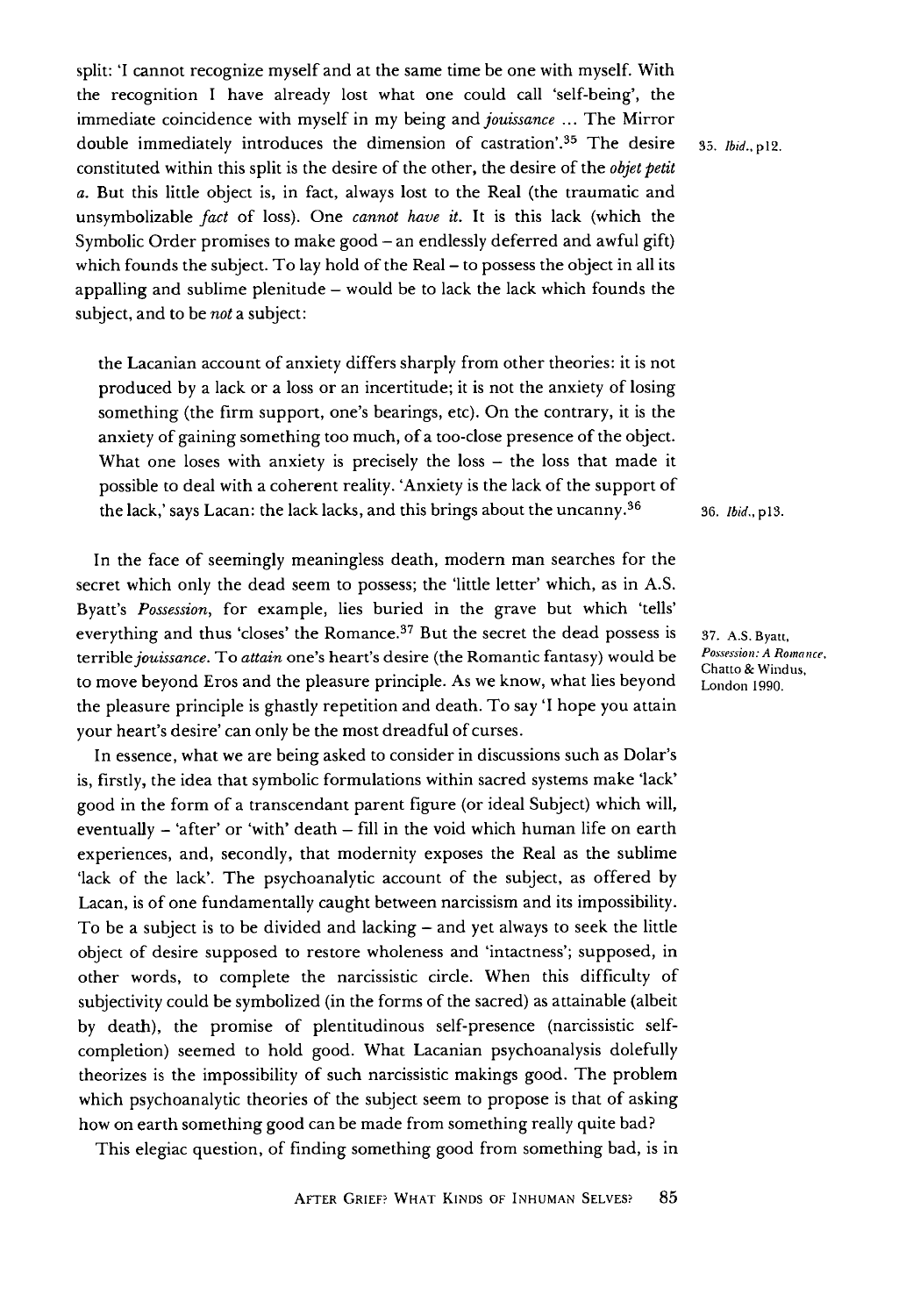fact addressed within psychoanalytic theory, but in a slightly different register - that of an account of the psychical processes of grief. Significantly, this account is one which offers a theorization of something like a technique of self-mastery. At least it describes a manner of understanding the re-invention of a shattered self in the form of a mastering of narcissistic fantasies of dependence upon and completion by the other. The successful mourner must struggle again and again with the harsh fact of an irreducible difference, and with renunciation, until she has both made it her own and also made from its substitutive symbolizations, in a sense, a consoled self. Before I return to Freudian melancholy, however, I want to look briefly at Lyotard's account of the significance of the idea of the sublime, since this adds some political force to arguments about the dangers of narcissism.

Lyotard's discussion of the postmodern in 'Answering the Question: What is Postmodernism?' also leads his readers to a contemplation of narcissism. The modern can only take place, says Lyotard, with the discovery of the unreality of reality. Realism is a response to this. Realism tries to cover over the unreality of reality with an insistence upon 'unity, simplicity, communicability'.<sup>38</sup> Aesthetic - perhaps particularly literary - realism remains, on the whole, under the dominance of Romanticism which offers an aesthetic of unity (and the apprehension of Truth) in the momentary transcendance of the symbol divulged by the genius to the man of taste. Romanticism, as has often been said, offers a secularized version of the overcoming of the dualism articulated by Descartes. The form of the beautiful provides, momentarily, an overcoming of alienation.

For Lyotard, the sublime is a form of barbarity (its formless unpresentability is precisely what discloses its sublimity) which prevents the 'unity from diversity' which marks a Romantic aesthetic. Since Romantic aesthetics (and social, political and psychological Romanticisms) are directed towards an apprehension of 'the whole and the one', the sublime  $-$  for Lyotard  $-$  must be preserved as the necessary irritant which prevents the possibility of the narcissistic fantasy of 'completion'. This latter is the fantasy that reality (the noumenal in-itself as a positivity; the **objet a** and the Real in Lacan) can really be seized hold of. For Lyotard, this fantasy always leads to terror:

The nineteenth and twentieth centuries have given us as much terror as we can take. We have paid a high enough price for the nostalgia of the whole and the one, for the reconciliation of the concept and the sensible, of the transparent and communicable experience. Under the general demand for slackening and for appeasement, we can hear the mutterings of the desire for a return to terror, for the realization of the fantasy to seize reality. The answer is let us wage a war on totality; let us be witnesses to the unpresentable; let us activate the differences and save the honour of the name.<sup>39</sup>

38. Lyotard, Answering the Question', p75.

39. **Ibid.,pp8\-2.**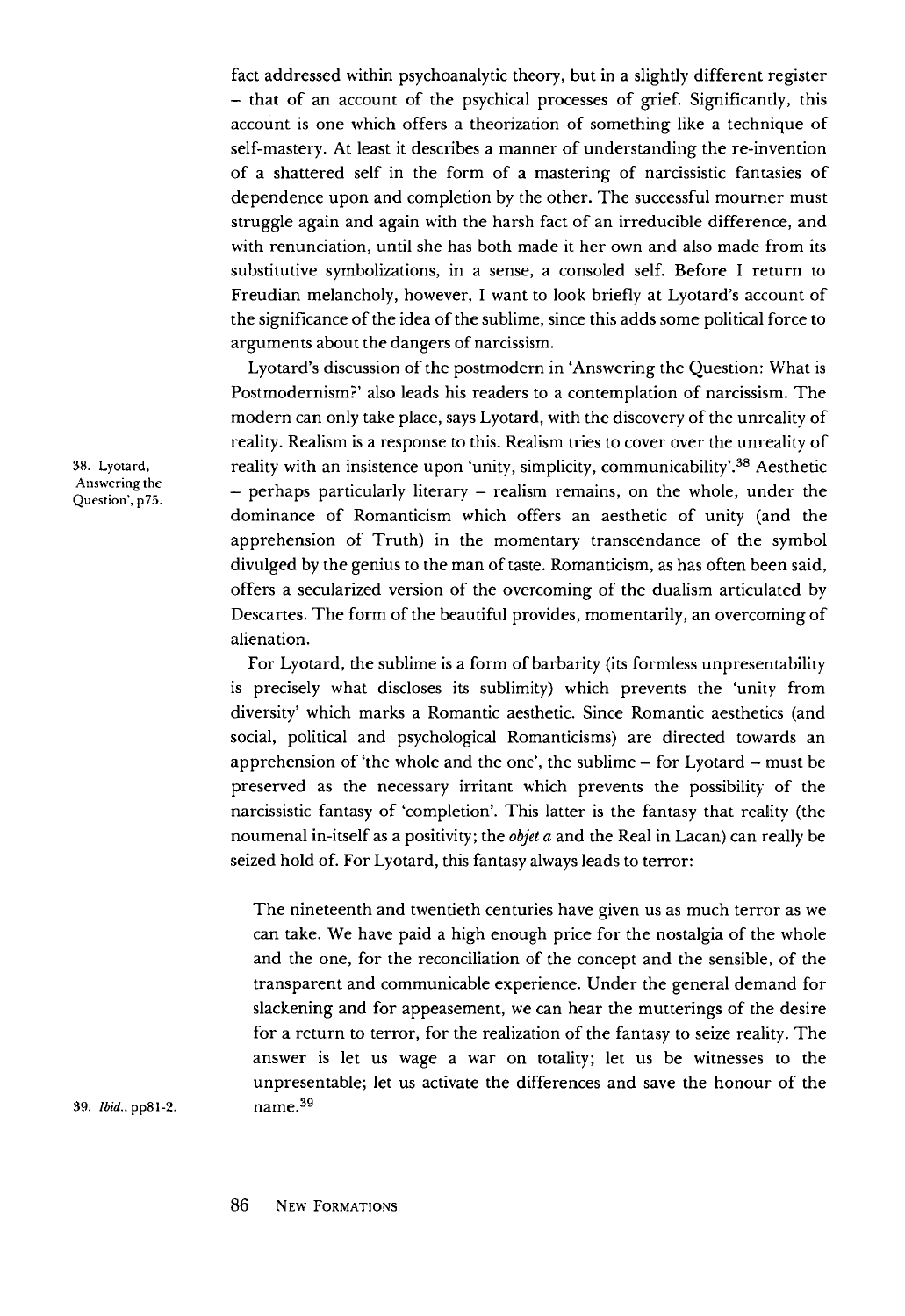#### IV NOSTALGIA AND CONTEMPORARY GRIEF

Bearing **in** mind that I have suggested that psychoanalysis does provide a language in which the ending of narcissism can be understood, and that, as Santner points out, this language includes the idea of social witness as essential to the reconstitution of the grieving self,  $40$  ('mourning without solidarity is the beginning of madness<sup>'41</sup>) I now want to turn to one of the most insistent symptomatologies of the contemporary: nostalgia. In current debates, nostalgia is almost always identified as something socially regressive and politically reactionary. What I want to argue is that, as a particularly insistent symptomatology of the present, nostalgia needs to be thought about in a little more detail because, as a symptom of a collective melancholy which is also potentially 'future-oriented', it can be understood as directing us towards possible modes of resolving contemporary dis-ease.

The history of the term is instructive. In an article published in 1966, Jean Starobinski shows that the idea of nostalgia emerged as the medicalization of a condition long recognized as a form of melancholia.42 **Heimweh,** or home-sickness, was recognized as a condition very similar to love-melancholy. Both these conditions were recognized as (what would come to be thought of as) pathological states in which the loss of a primal love object remained unresolved. In love-melancholy it was the loved object as lover, in nostalgia (homesickness) it was the loss of the original *Heim*.

The term nostalgia (from the Greek **Nostos -** meaning the return, usually or most often to one's original dwelling place, and **Algos -** meaning pain, sickness or sorrow) was coined by Johannes Hofer in 1688 in order to describe the symptoms exhibited by young Swiss mercenaries away from home for the first time. In particular, Hofer noted that the young soldiers' distress was especially due to separation from their mothers, from their good breakfast soups, and from 'the thick milk from their own valley'.<sup>43</sup> As Starobinski points out, 'The modern psychiatrist should be thankful to Johannes Hofer for underlining straight off the role of this deprivation: the loss of childhood, of "oral satisfactions", of motherly coaxing'.<sup>44</sup> In sum, what Hofer identifies as nostalgia is the melancholia which results from unresolved narcissisms.

Once it becomes possible to understand that the symptomatology of contemporary nostalgia is a symptomatology of grief, it becomes equally possible to understand that postmodern nostalgia might most usefully be thought about in terms of the formulation of a language of mourning. The structure of nostalgia is melancholic, and this provides a clue to its contemporary significance. In fact, and as I have argued elsewhere,<sup>45</sup> because contemporary nostalgias are so overdetermined by the extensiveand collective image-repertoire provided by mass forms of communication, postmodern nostalgiatakes particularly collective psycho-social forms. It indicates a shared symptomatology which points towards a possible **future** community of interest and towards possible social and political formulations. As Starobinski points out, the longed-for **Heim** is no longer the village home of the seventeenth and

40. Santner, **Stranded Objects,** p40.

41. **Ibid.,p26.**

42. Starobinski,'The Idea of Nostalgia'.

43. **Ibid.,** p87.

44. **Ibid.**

45. W.Wheeler, 'Nostalgia Isn't Nasty: The Postmodernizing of Parliamentary Democracy', **Altered States: Postmodernism, Politics, Culture,** Lawrence & Wishart, London 1994.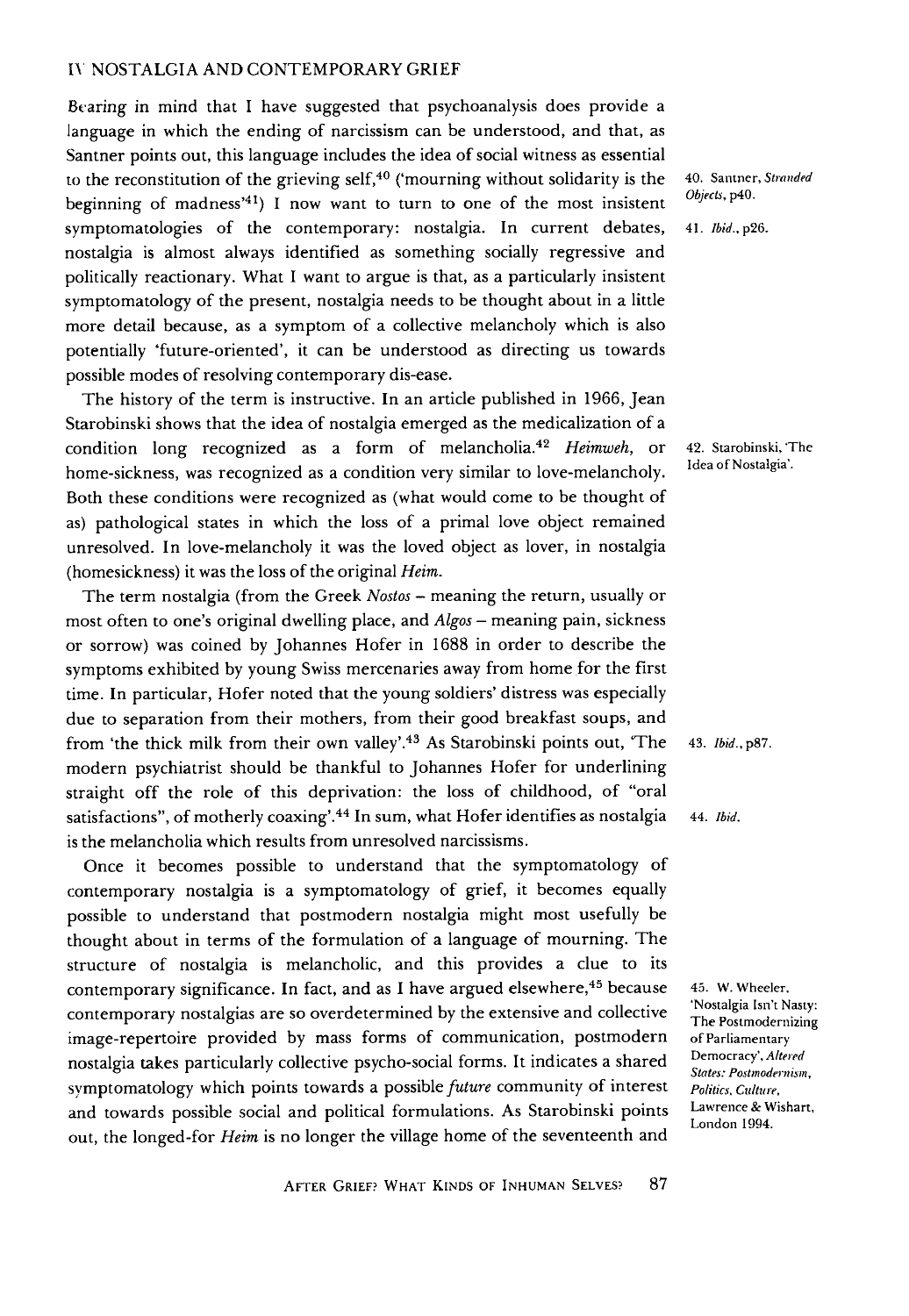46. Starobinski, 'The Idea of Nostalgia', ppl02-3.

47. **Ibid.,p\0S,**

eighteenth centuries. With modernity the nostalgic affect assumes new names: 'anaclitic depression ... maternal deprivation' and 'regression'.<sup>46</sup> In Starobinski's words, with modernity 'the village is interiorized'.<sup>47</sup> Contemporary nostalgia is a symptomatology which is both more starkly psychical ('interiorized') and, via a massimage-repertoire, collective.

I suggested earlier that Melanie Klein's account of the processes of grief gives a clear indication of the extent to which mourning tasks involve symbolic rebuilding. My question involves asking what forms such rebuilding might take for subjects in the process of abandoning the narcissisms of Romantic humanism or, in Lyotard's terminology, in the process of becoming inhuman.

## V AFTER LOVE

In **Tales of Love,** Julia Kristeva traces a history of western narcissism from the convergence of Greco-Roman and Judeo-Christian thought in the 1st century A.D., through Plotinus to medieval scholasticism, and on through Romanticism to the present. She concludes that this narcissian subjectivity reaches its limits in modernity.<sup>48</sup> Gradually deprived of the various religious and secular symbolic structures which have been its supports, narcissistic subjectivity finds its last 'space for love' in psychoanalysis and, specifically, in the transference. After the withdrawal of theology 'in the face of a philosophy that grounds **being** on knowledge rather than on affection ... The receptive mind of a disappointed Goethian Jew, living in Central Europe between the two wars, continues to be the only one to come forward as capable of fitting out  $-$  with considerable risk and uncertainty  $-$  a new space for love'.<sup>49</sup>

Very briefly, Kristeva's argument is that the crisis of contempory experience consists in the failure of symbolizations which would allow narcissian modern subjectivity to find a proper space for love. Only psychoanalysis, as the site of transference love, any longer provides such an **unheimlich** 'home'. These are the 'stakes' and the 'crisis' of psychoanalysis. Concerning contemporary subjects, Kristeva asks of psychoanalysts,

Are we concerned with rebuilding their own proper space, a 'home' for contemporary Narcissi: repair the father, soothe the mother, allow them to build a solid introspective inside, master of its losses and wanderings, assuming that such a goal is attainable? Or does not the abundance of sufferers who find their fulfilment, their relaxation, and their satisfaction only in intoxication (from drugs to sacred music, which do away with individuality and sex for the sakeof infinity) indicate that a psychic era has come to an end? I see psychoanalysis rather as the instrument of a departure from that enclosure, not as its warden. Does the old psychic space, the machinery of projections and identifications that relied more or less on neuroses for reinforcement, no longer hold together? Well, it may be because another mode of being, of unbeing, is attempting to take its place.<sup>50</sup>

50. **Ibid.,** pp379-80

88 New Formations

48. J. Kristeva, **Tales of Love,** Columbia University Press, New York 1987.

49. **Ibid.,p6l.**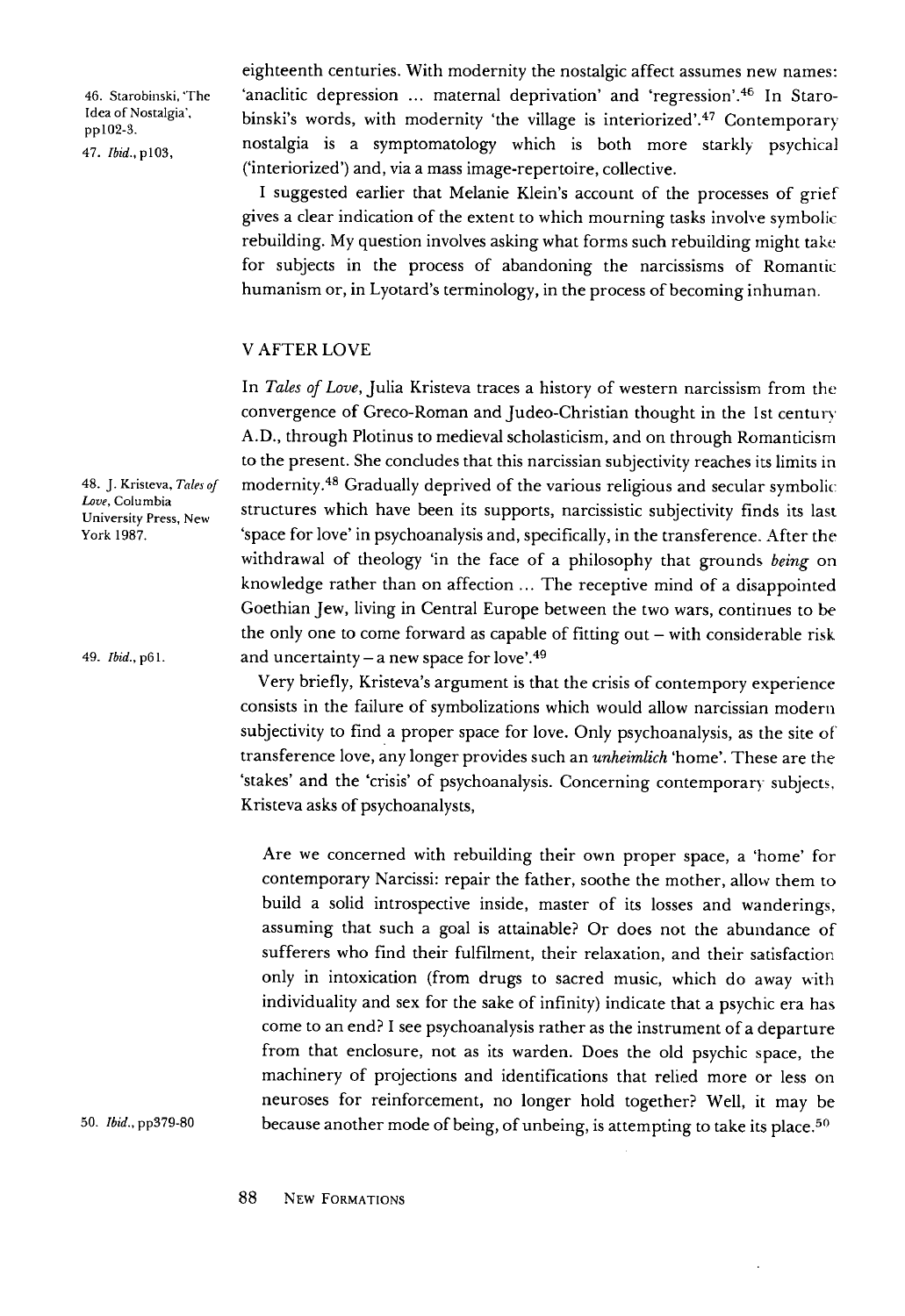So what is the new mode of inhuman 'unbeing' to be? For Kristeva, 'Freud, the post-Romanticist, was the first to turn love into a cure: he did this, not to allow one to grasp a truth, but to provoke a rebirth'.<sup>51</sup> And for Kristeva this 51. *Ibid.*, p<sup>381</sup>. rebirth lies in 'imagination as an antidote for the crisis'.52 Santner writes in a 52. **Ibid..** similar vein on contemporary theoretical and creative practices when he suggests that the relinquishment of a certain form of narcissism is a prerequisite for the imagination and invention of new 'postmodern post-holocaust' selves. His focus, as with Kristeva, is the moment at which love breaks down, but he places this within the Freudian account of mourning. In doing so, he offers, perhaps, a more specific account of the ways in which psychoanalysis might be thought of as providing 'an instrument of departure' from a psychic era that has come to an end. In other words, in the reflections upon mourning, psychoanalysis offers some account of the ways in which the narcissistic subjectivity it theorizes might be transformed - or cured of a certain kind of love. The contemporary analytical task, it transpires, is precisely the elegiac work of rebirth that the task of mourning inscribes. Both Freud's and Melanie Klein's work on mourning suggests that the task of mourning consists in a recapitulation of the ending of primary narcissism and thus in the work of rebuilding or, perhaps more accurately, inventing symbolic worlds and selves. This is, as Kristeva argues, an imaginative task in the proper psychoanalytic sense. She says, 'Speaking, writing? Is that not again building "one's own", be it polyvalent? While waiting for social institutions to integrate such extra terrestrials, those survivors of primary narcissism, it is still in the imagination and symbolic realizations that their faltering identity will best find a way to construct itself as necessarily false  $-$  imaginary'.<sup>53</sup> 53. *Ibid.*, p380.

The psychoanalytic  $-$  specifically the post-Lacanian  $-$  account of the subject offers, then, the story of a self at the limits. This self is no longer supported by the fictions of the symbolic structures which should hold it in place. These are, themselves, increasingly invaded by a sublimity of the sort figured in **EverAfter** as an unknowable and libidinally incontinent father. But rather than seeking (as in socially and politically conservative formulations) to bring the Father (and the subject) back to his place, perhaps - as with Swift's Unwin ('The world will not shatter because of a single  $-$  misconception'  $(EA \ p204) -$  we should submit to the sublime, to Geoffrey Hill's terrible Father of Judgement as the harshest figure of negativity, and to the failure of narcissistic 'loves' of all kinds. In this way we might, collectively, begin to mourn.

But this psychoanalytic prescription to grieve remains vague. It was, perhaps, always hard enough to mourn, even in a world where the wearing of weeds, the period of mourning, the meaning of loss, were all more or less solidly encoded. The final question I want to ask is this: what theorists can we find, beyond disintegration, who offer either any model for mourning now, or any outline of the inhuman selves postmodern mourners might become? It is here, in the final part of my argument, that I want to turn to an alternative account of the invention of worlds and selves.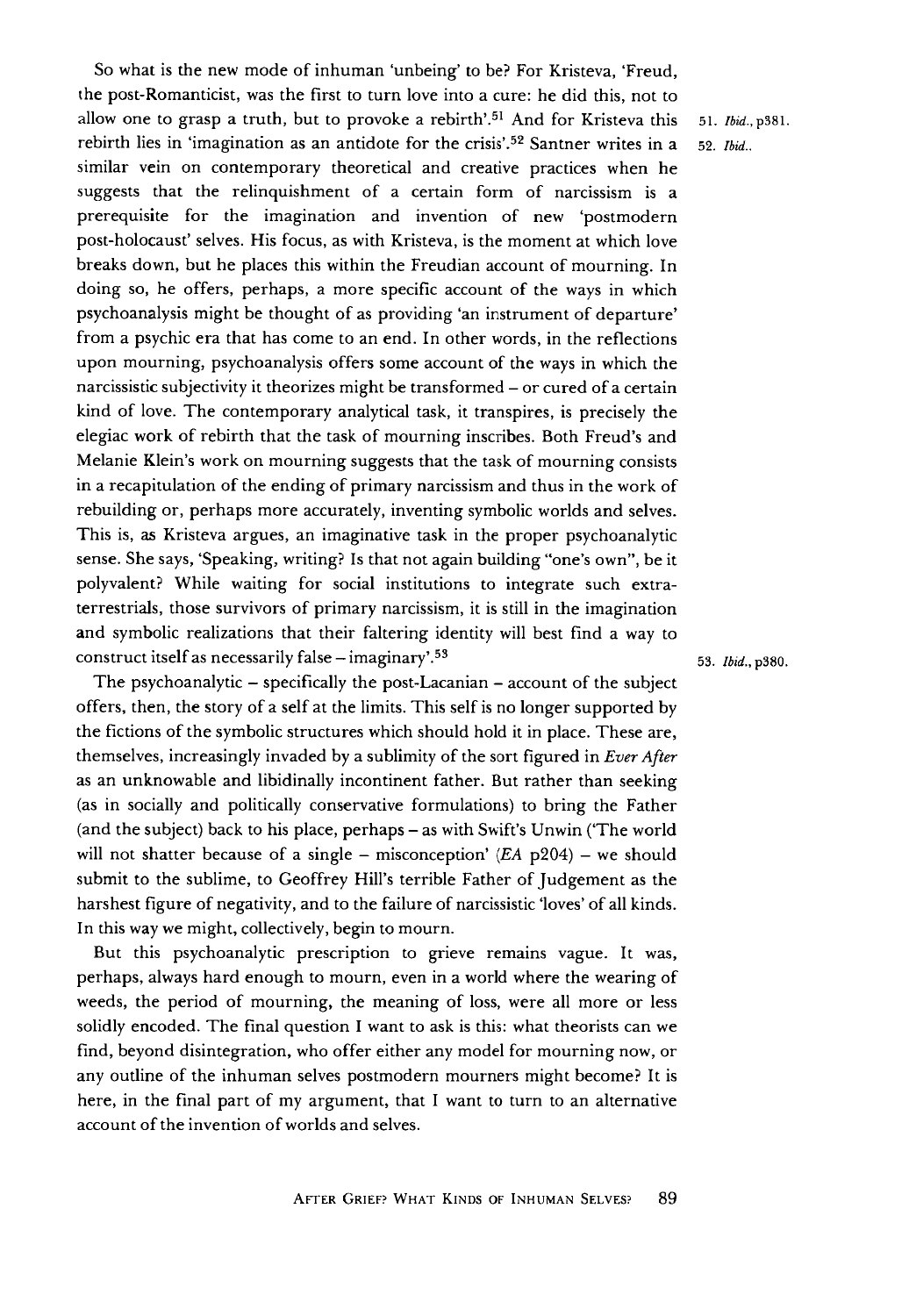Michel Foucault's late work on technologies of the self is, of course, centrally concerned with the contingency of the selves we have happened to be. Recent psychoanalytic and Foucauldian accounts of modernity to some extent converge around the matter of endings and beginnings of certain kinds of selves. Kristeva sees psychoanalysisas providing the 'instruments of departure' for a psychic era that has come to an end. I have described these 'instruments' in terms of the psychoanalytic language of melancholia  $-$  which fails to depart  $$ and mourning - which succeeds in departing. In his description of what he terms the contemporary ethos of a 'limit-attitude',<sup>54</sup> Foucault describes the instruments of departure as genealogical in design and archaeological in method. In other words, in discovering the contingencies of what we have counted as knowledge, and of what we have been, we may learn to exercise some freedom in regard to the contingencies of what we might be willing to count as truth, in regard to the means by which a relation to truth is established, and in regard to what we might become.

What every successful mourner discovers, nonetheless, is that however historically contingent the re-invented self, there can be no contingency between the symbolic forms invented and the life that is lived. In other words, for successful mourning to take place, there must be threads which bind. Not only must there be the poetic coherence between the painfully altered 'living' and the elegiacly transformed 'dead', but there must also be a personal poetic; a coherence between what is thought and said on the one hand, and what is done on the other. This is not, and cannot be, an injunction to continue investments in something which can no longer be had. It is an injunction to find something good - and thus consoling - in the fact of shattering, loss and transformation itself. The 'sign' which substitutes for the 'thing' must, in other words, have sufficient integrity to bear the dead weight it carries. Without wishing to enter into the notable difficulties of Freud's use of the term, it is worth pointing out that the process of sublimation is one in which such elegiac reparations, inasmuch as they must convert libidinal energy from one aim to another, must necessarily forge adequate connections.<sup>55</sup> Celeste Schenck has argued that specificly feminine elegiac forms evince a strong will towards connectedness rather than simply towards substitution.56 This raises interesting questions - which I shall not pursue here - about whether we would want to think the 'binding institutions'<sup>57</sup> of a different symbolic ordering as being, precisely, 'paternal'. One thing is certain, however: forms of  $symbolization-$  worlds and selves  $-$  in which there are no such binding threads cannot console.

In the years immediately preceding his death, and perhaps with an exceptional stoicism in which he was able to transform his own recognition of the mourner's task by bringing it to bear on the theoretical questions raised by his work on techniques of the self, Foucault increasingly focussed on the matter of ethical coherence and the means by which, historically, such a relation to

54. M. Foucault, 'What is Enlightenment?', in P. Rabinow (ed), **The Foucault Reader,** Penguin, Harmondsworth 1984, p45.

55. For a comprehensive overview of sublimation as the term appears in Freud's work, see J. Laplanche and J-B Pontalis, **The Language ofPsycho-Analysis,** trans. D. Nicholson-Smith, Hogarth Press, London 1985, pp431-4.

56. C.Schenck, 'Feminism and Deconstruction: Reconstructing the Elegy', Tulsa Studies in **Women's Literature,** Spring 1986.

57. D. LaCapra, 'History and Psychoanalysis', **CriticalEnquiry,** Winter, 1987.'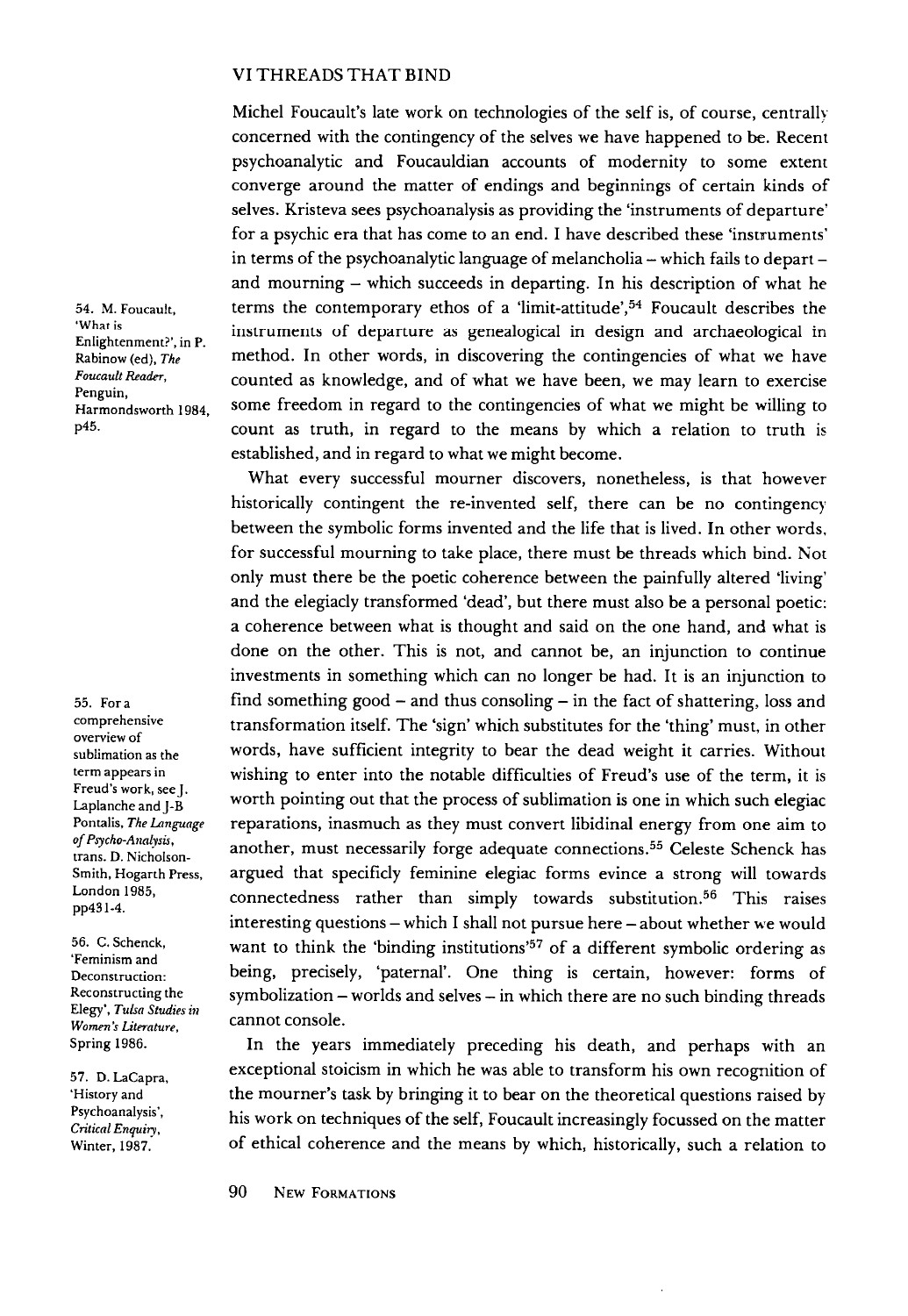truth had been established.

In a series of interviews - 'On the Genealogy of Ethics: An Overview of Work in Progress' —given in April 1983, just over a year before he died, Foucault described two walks - both meditative exercises in ascetic self-mastery, and examples of what he called practices of the self.<sup>58</sup> The first is a walking exercise recommended by the Stoic philosopher Epictetus. The second is a Christian walking exercise performed by a young, seventeenth-century seminarist. What Foucault is looking at here is the problematic of the self as this emerged in seventeenth-century European cultures, and the ways in which such a problematic gives rise to 'thought'. Specifically, he is interested in historical responses to this problematic. The Christian re-activation of Epictetan Stoicism was one such response; Cartesianism provided another. As we know, it was the Cartesian account which, as it were, won the day, but at a cost. That cost, says Foucault, was the breakdown of a certain relation  $-$  in which an ethics is grounded - between ascetic self-mastery and the truth.

Each walk involves a series of confrontations with the world. Speaking of the ways in which Christian doctrine, in the wake of the religious crises of the sixteenth century, was able to avail itself of  $-$  or to 'reactivate'  $-$  a number of ancient Stoic practices, Foucault says:

Let me take as an example the walking exercise recommended by Epictetus. Each morning, while taking a walk in the city, one should try to determine with respect to each thing (a public official or an attractive woman), one's motives, whether one is impressed by or drawn to it, or whether one has sufficient self-mastery so as to be indifferent. In Christianity one has the same sort of exercises, but they serve to test one's dependence on God. I remember having found in a seventeenth-century text an exercise reminiscent of Epictetus, where a young seminarist, when he is walking, does certain exercises which show in what way each thing shows his dependence vis-a-vis God - which permit him to decipher the presence of divine providence. These two walks correspond to the extent that you have a case with Epictetus of a walk during which the individual assures himself of his own sovereignty over himself and shows that he is dependent on nothing. While in the Christian case the seminarist walks and before each thing he sees, says, 'Oh, how God's goodness is great! He who made this holds all things in his power, and me, in particular,' thus reminding himself that he is nothing.59

Foucault says that the two walks correspond inasmuch as neither employ techniques designed to uncover an inner truth of the self, but are attempts to 'determine what one can and cannot do with one's available freedom'.60 The Christian exercise is no longer, here, concerned with 'discovering a truth hidden inside the self  $-$  its principle is not confessional  $-$  but, rather, it invokes a relation between self and world. It is not a delving within, but is a building of the self from without as it were. But, even as the seminarist walks, an account of

58. Foucault, 'On the Genealogy of Ethics: An Overview of Work in Progress', **Foucault Reader, op.cit.**

59. Ibid., pp368-9.

60. **Ibid.,p36&.**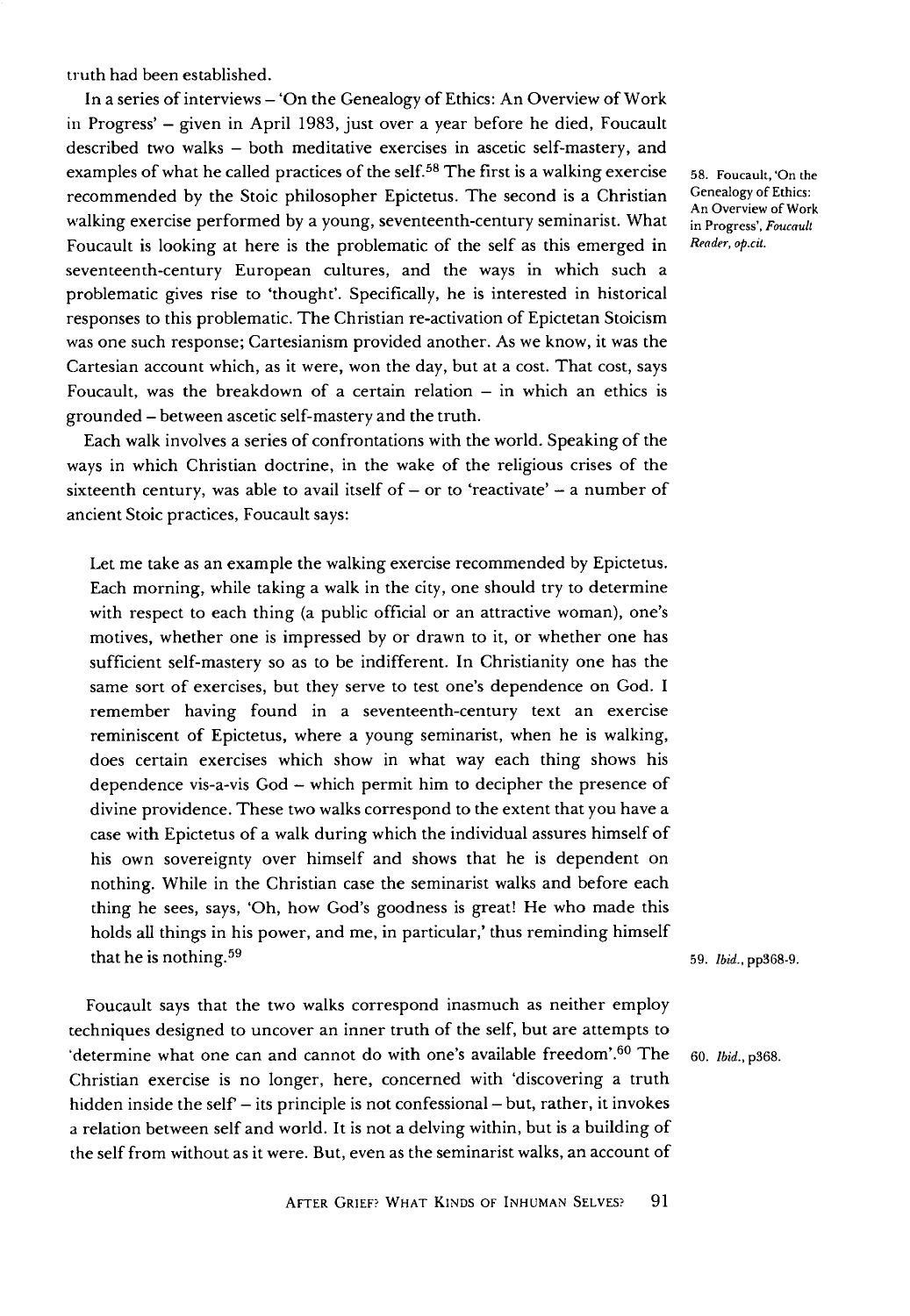the self is emerging in which this ascetic work on self and truth will be displaced. Foucault says:

In European culture up to the sixteenth century, the problem remains: What is the work which I must effect upon myself so as to be capable and worthy of acceding to the truth? To put it another way: truth always has a price; no access to truth without ascesis ... Descartes, I think, broke with this when he said, 'To accede to truth, it suffices that I be **any** subject which can see what is evident.' Evidence is substituted for ascesisat the point where the relationship to the self intersects the relationship to others and the world. The relationship to the self no longer needs to be ascetic to get into relation to the truth ... Thus, I can be immoral and know the truth.<sup>61</sup>

Where the two walks do not correspond, however, is in the marked difference between the Stoic's prideful independence and the Christian's humble dependence. Where the Epictetan Stoic masters himself in a process characterized by indifference to an indifferent world, the Christian self is mastered in relation to a world which exists entirely in and through God's love. For the Christian, what the world reveals is his yearning for the divine love before which the self is known in all its aching humility. This relationship of love  $-$  in which I must love myself in order to be worthy of God's love  $-$  is something with which we are familiar from Plotinus, medieval scholasticism and Christian mysticism. The author of **The Cloud of Unknowing** (c.1349), for example, describes the transcendence of God as 'dwelling hid in the "dark cloud of unknowing" which can be pierced only by "the sharp dart of longing love"".<sup>62</sup> Julian of Norwich, similarly, expressed her faith in 'the ultimate triumph of love'.63

The trope in the two walks is something/nothing. Whilst the stoic gathers his mastery of sensations and desires together in a castrating gesture of cutting off from the world and from dependence upon it, and thus delineates a self, the Christian is full of a narcissistic yearning in which his self is only completed and made whole in the knowledge of his dependence upon a world entirely granted by divine goodness and love.

The seminarist's meditation, borrowing from Epictetus, suggests one particular response to an historical point at which the self emerges within a problematic in which, eventually, it is recognized as posing certain kinds of questions which must be answered. At the same moment, the Cartesian account of the self offers a different - and in many ways opposed - answer. For reasons arising out of the conditions in which the problem of the self was historically recognized as such in the seventeenth century, the Cartesian answer proved the most compelling. At the same time, however, it also produced all the problems - of dualism, of representation and truth, and of morality - which Enlightenment then attempted to answer. In a world in which theology no longer served, this answer was, perhaps, most evidently sought in aesthetic Romanticism and, beyond that, in Romanticisms of many dangerous and

61. **Ibid.,ppS7\-2.**

62. J.R.H. Moorman, **A History of theChurch in England,**A **8cC** Black, London 1980, pl28.

63. **Ibid.,p\29.**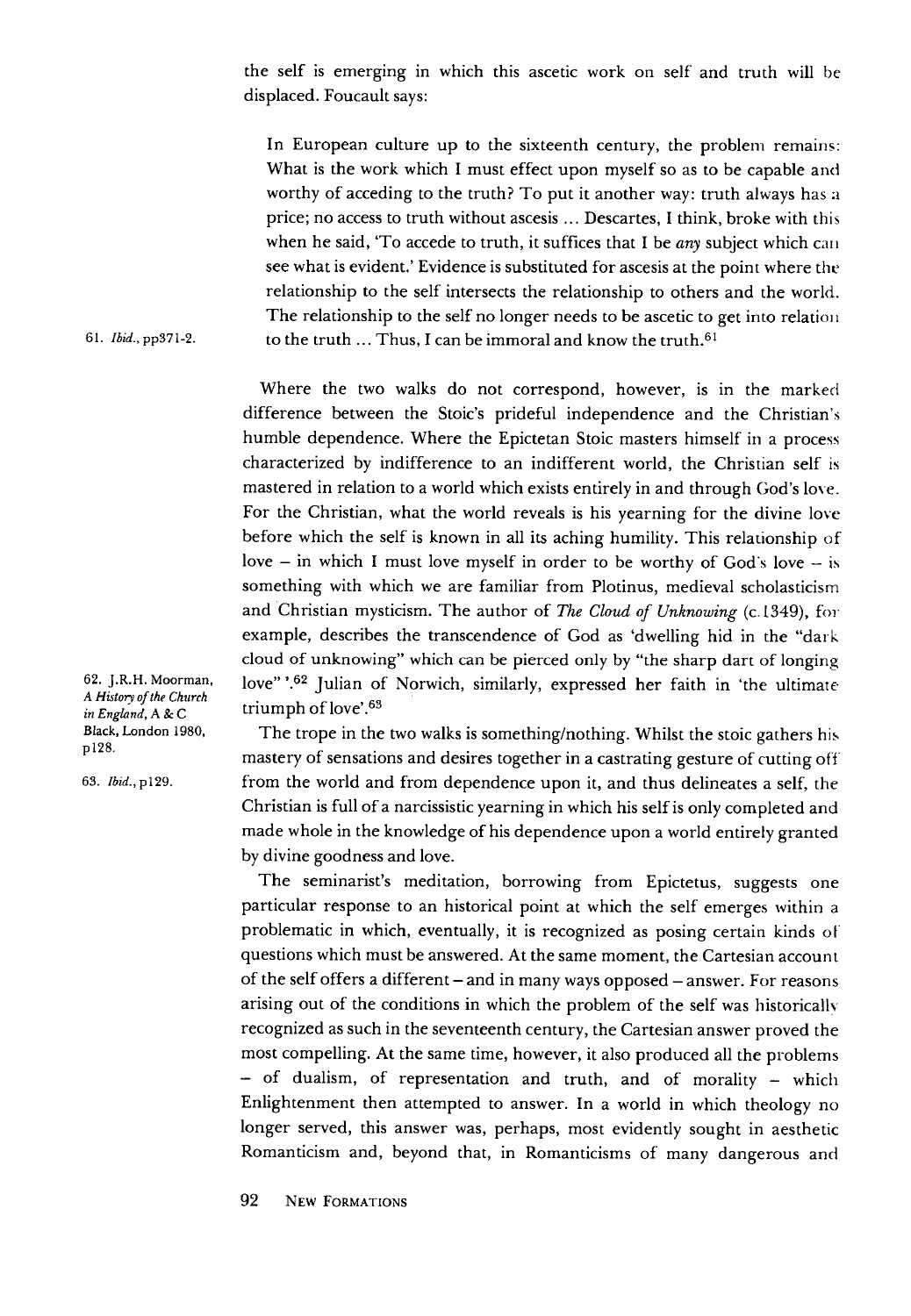ductive kinds. The development of Romanticism - with its aesthetic model of . transcendent unity potentially graspable within diversity - clearly answers to in historical *structure* of the subject (that narcissistic structure described by ]-. risteva) from which Cartesianism had not escaped.

Whilst Cartesianism offered an historically compelling solution to the problematic of the self as it was posed for seventeenth-century European culture, the Cartesian subject still inherited this narcissistic structure of the Christian tradition which was, by the eighteenth century, displaced into, and indeed became part of the formulation of, aesthetics. Adorno's famous question about the possibility of poetry after Auschwitz probably marks the limit-point of this two-hundred-year-old Romantic self and, with it, the limit-point of its narcissistic fantasies of totalization (the yearning for what Lyotard has described as 'the whole and the one') more generally. We may say that, under the emblem of Auschwitz and everything it means, the era of the humanist subject and its particular rationalities reaches its limits.<sup>64</sup>

In an interview given a month before his death, Foucault described what he meant by 'thought'.<sup>65</sup> 'Thought' is the motion by which one detaches oneself from a certain habitual way of doing things - acting, reacting and so on - in order to establish this familiarity as an object and to reflect upon it as a problem. 'Thought' arises precisely when what has been familiar and habitual becomes difficult and strange. A problematic arises when something necessitates 'thought' in this sense. 'Thought' is very like mourning. A year earlier, Foucault had also suggested that the final anchoring-point of critical thought, the final place where one might reach a judgement concerning a thinker's ethos, could only be found in the degree of vigilance exercized by that thinker in relation to his or her own life. In other words, the final anchoring point of all critical 'thought' is to be found in the personal ethos - the 'demanding, prudent', meditative self-mastery —of the critic.

In an echo of the critical language of'thinking', 'saying' and 'doing' used to describe the 'limit-attitude' in the 1984 'Enlightenment' essay, Foucault, here, draws a specifically ethical connection between 'thinking' and 'saying' on the one hand, and 'doing' on the other. Cut free from this ethical connection, mere theory can be turned in any direction:

I do not conclude ... that one may say just anything within the order of theory, but, on the contrary, that a demanding, prudent, 'experimental' attitude is necessary; at every moment, step by step, one must confront what one is thinking and saying with what one is doing, with what one is ... The key to the personal poetic attitude of a philosopher is not to be sought in his ideas, as if it could be deduced from them, but rather in his philosophy-as-life, in his philosophical life, his ethos.<sup>66</sup> 66. Foucault, 'Politics'

The Stoic's exercise – in which there is self-pride, but not yearning love, and *Reader*, p374.  $+$  elf-mastering in the relation between one's thoughts and words on the one nd, and one's actions on the other - re-emerges and attains clear outlines in

64. See Foucault, 'Space, Knowledge and Power', Foueault **Reader,** p249.

65. Foucault, 'Polemics, Politics and Problematizations: An Interview', **Foucault Rentier.** p388.

and Ethics: An Interview', **Foucault**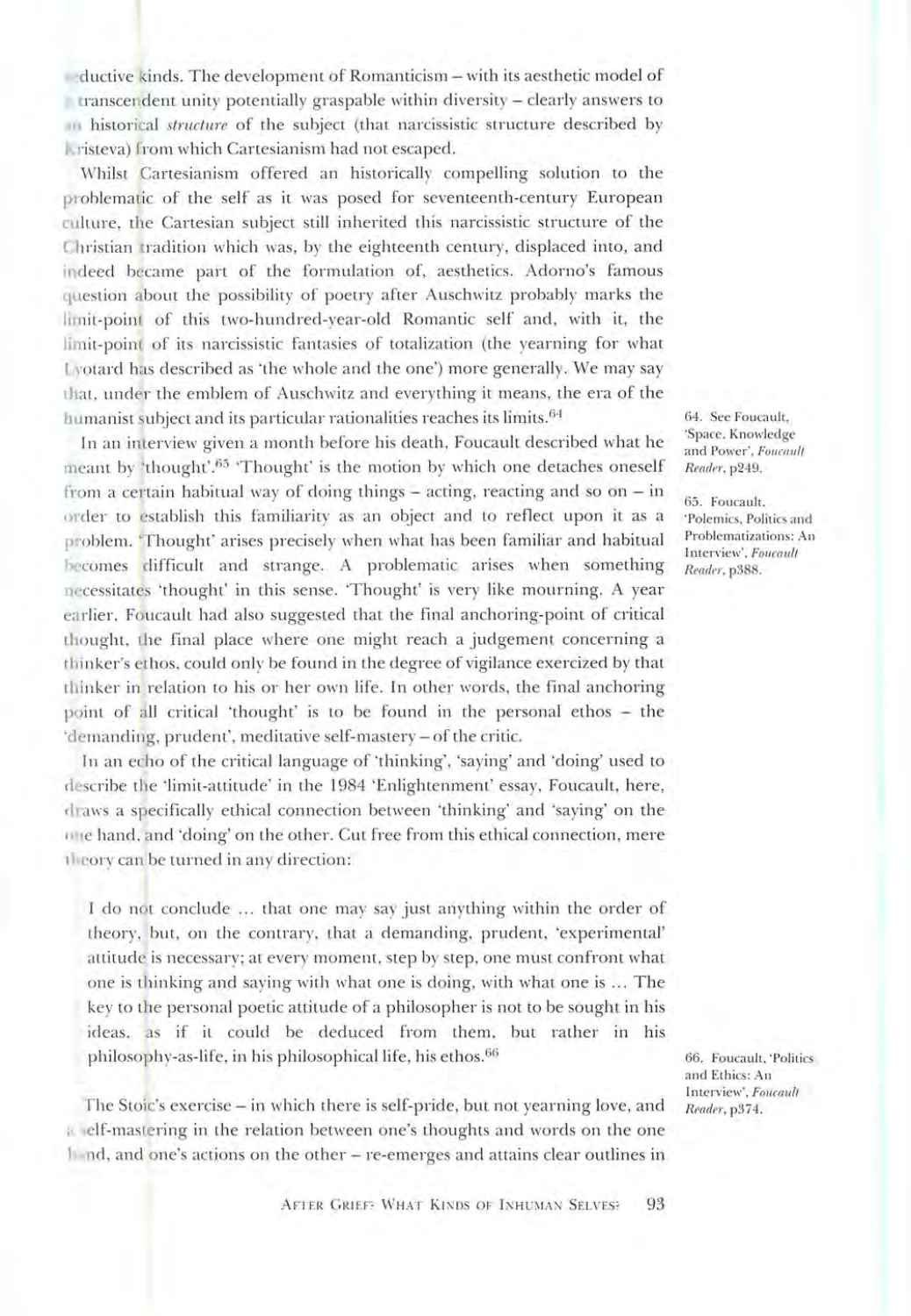Foucault's last works. It is, perhaps, a fitting elegy to suggest that Foucault's legacy may be not only to have provided the 'instruments' for mourning the selves we have been, but also to have provided a design, a method, and an ethical anchoring-point for 'thought' in inventing the selves we might become.

Finally, I want to turn to James Miller's discussion.<sup>67</sup> Miller asks, of Foucault, how can we understand his project? One answer is offered by Foucault's 1984 essay'What is Enlightenment?'.68 In this Foucault suggests that the ethos of the contemporary should be understood as a 'limit-attitude'69 which would consist in discovering the ' "contemporary limits of the necessary," that is ... what is not, or is no longer, indispensable for the constitution of ourselves as autonomous subjects'.70 This involvesa 'practical critique' of the 'singular' and 'contingent' constraints through which 'we' are - or have been - produced as subjects.71 The practical critique takes the form of the genealogy of the present. As such it is (inevitably) potentially transgressive. But Miller's question is slightly different. Stemming from his work as a biographer of Foucault. Miller implicitly asks how we can think the contingencies and dissonances of a human life in terms of **one** life. In other words, how might we think some sense of unity (of this one particular life and thus of a continent group of lives) **without** humanism's narcissistic search for completion?

The answer Miller offers, and I take it as a useful model of the symbolically ordered life which is inhuman, takes the form of a discussion of the concept of the good life, by which Miller means the philosophical life. It is significant that the contemporary idea of the good life is the self-gratifying life. In its original Platonic formulation, the good life meant the integrated life. Miller's argument draws upon Nietzsche ('The only critique of a philosophy that is possible and that proves anything, namely trying to see whether one can live in accordance with it, has never been taught at universities: all that has ever been taught is a critique of words by means of other words'72), upon Nietzsche's attentiveness. in **The Gay Science,** to the rule of 'a single taste', whether morally 'good\* or 'bad\*, which should govern the invented self, and upon Foucault's 'frankly utopian hope that, in a different society, perhaps organized under different rules of conduct, **all** of us might be able, despite the difficulties, to exemplify what I have been calling "a philosophical life" '.<sup>73</sup>

In other words, anything can be done with ideas and 'theory', but 'thought' – understood as the hypercathecting then decathecting task of mourning the loss of others, ideas, or selves - allows the mourner to discover a principle of freedom in relation to the world and self he or she can invent. 'Thought', however, demands integrity.

#### VII CONCLUSION

I have suggested that nostalgia is a form (but potentially future-oriented, and perhaps in a 'feminine' mode) of melancholia, and that  $-$  in recognizing this  $$ we might be able to think about the processes whereby humans can relinquish Romantic narcissisms and be inhabited by the inhuman as a form of resistance

67. J. Miller, 'From Socrates to Foucault'.

68. Foucault,'What is Enlightenment?'.

69. **Ibid.,**p45.

70. **Ibid.,**p43.

71. **Ibid,, p45.**

72. F.Nietzsche, 'Schopenhauer as Educator', in **Untimely Meditations,** trans. R.J. Hollingdale, Cambridge University Press, Cambridge 1983, pl87.

73. Foucault,'On the Genealogy of Ethics', p350.